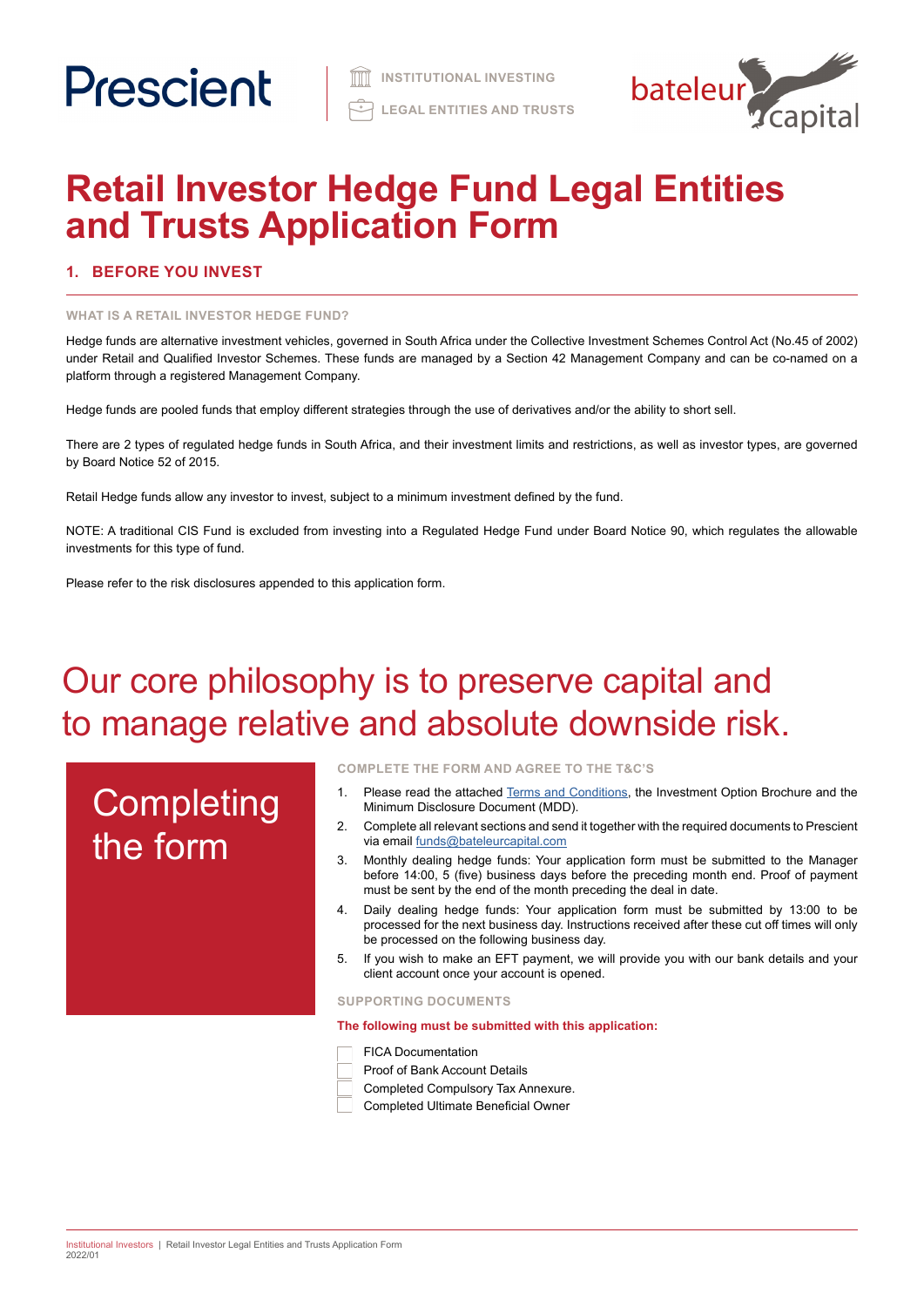



# **Legal Entities and Trusts Application Form**

| SA (Pty) Ltd<br>SA Listed Company                                                                                                                                                                                                      | SA Close Corporation<br>Collective Investment Scheme (CIS)                                                               |
|----------------------------------------------------------------------------------------------------------------------------------------------------------------------------------------------------------------------------------------|--------------------------------------------------------------------------------------------------------------------------|
| Retirement Fund<br><b>Medical Aid Scheme</b>                                                                                                                                                                                           | Foreign Company<br>Partnership<br>Trust                                                                                  |
| Other Legal Entity (Clubs, NPO's, Churches, etc)                                                                                                                                                                                       |                                                                                                                          |
| <b>3. INVESTOR</b>                                                                                                                                                                                                                     |                                                                                                                          |
|                                                                                                                                                                                                                                        |                                                                                                                          |
| Trading name (if different)<br><u> and the contract of the contract of the contract of the contract of the contract of the contract of the contract of the contract of the contract of the contract of the contract of the contrac</u> |                                                                                                                          |
| Income Tax number                                                                                                                                                                                                                      | VAT Number                                                                                                               |
| Nature of business <b>All According to the Contract of Security Contract of According to the Contract of According to the Contract of According to the Contract of According to the Contract of According to the Contract of Acc</b>   |                                                                                                                          |
| <b>Registered Address</b>                                                                                                                                                                                                              | <b>Postal Address</b>                                                                                                    |
| <u> 1989 - Johann Stein, marwolaethau a bhann an t-Amhainn an t-Amhainn an t-Amhainn an t-Amhainn an t-Amhainn an</u><br>c/o                                                                                                           | Same as Registered Address<br>Yes<br>No                                                                                  |
| Unit the contract of the contract of the contract of the contract of the contract of the contract of the contract of the contract of the contract of the contract of the contract of the contract of the contract of the contr         | c/o                                                                                                                      |
| Complex <b>complex</b> and the complex of the complex of the complex of the complex of the complex of the complex of the complex of the complex of the complex of the complex of the complex of the complex of the complex of the c    | Line 1 and 200 million to the contract of the contract of the contract of the contract of the contract of the            |
| Street Number and the control of the control of the control of the control of the control of the control of the control of the control of the control of the control of the control of the control of the control of the contr         | Line 2                                                                                                                   |
| Street <u>and the community of the community of the community of the community of the community of the community of the community of the community of the community of the community of the community of the community of the co</u>   | Line 3 <u>and the second contract of the second contract of the second contract of the second contract of the second</u> |
|                                                                                                                                                                                                                                        | Line 4                                                                                                                   |
| City                                                                                                                                                                                                                                   | Postal code and the contract of the contract of the contract of the contract of the contract of the contract of          |
| Postal code <u>experience</u> and the contract of the contract of the contract of the contract of the contract of the                                                                                                                  |                                                                                                                          |
| Country<br><u> 1989 - Andrea Stadt Britain, amerikansk politiker (</u>                                                                                                                                                                 |                                                                                                                          |
|                                                                                                                                                                                                                                        | <b>Cell</b> Cell <b>Cell Cell Cell Cell Cell Cell Cell Cell Cell Cell Cell Cell</b>                                      |
| Email Address <b>Executive Service Service Service Service Service Service Service Service Service Service Service Service Service Service Service Service Service Service Service Service Service Service Service Service Servi</b>   |                                                                                                                          |

# **4. CONTACT PERSON**

| First name(s)        | Surname |
|----------------------|---------|
| Telephone (W)        | Cell    |
| <b>Email Address</b> |         |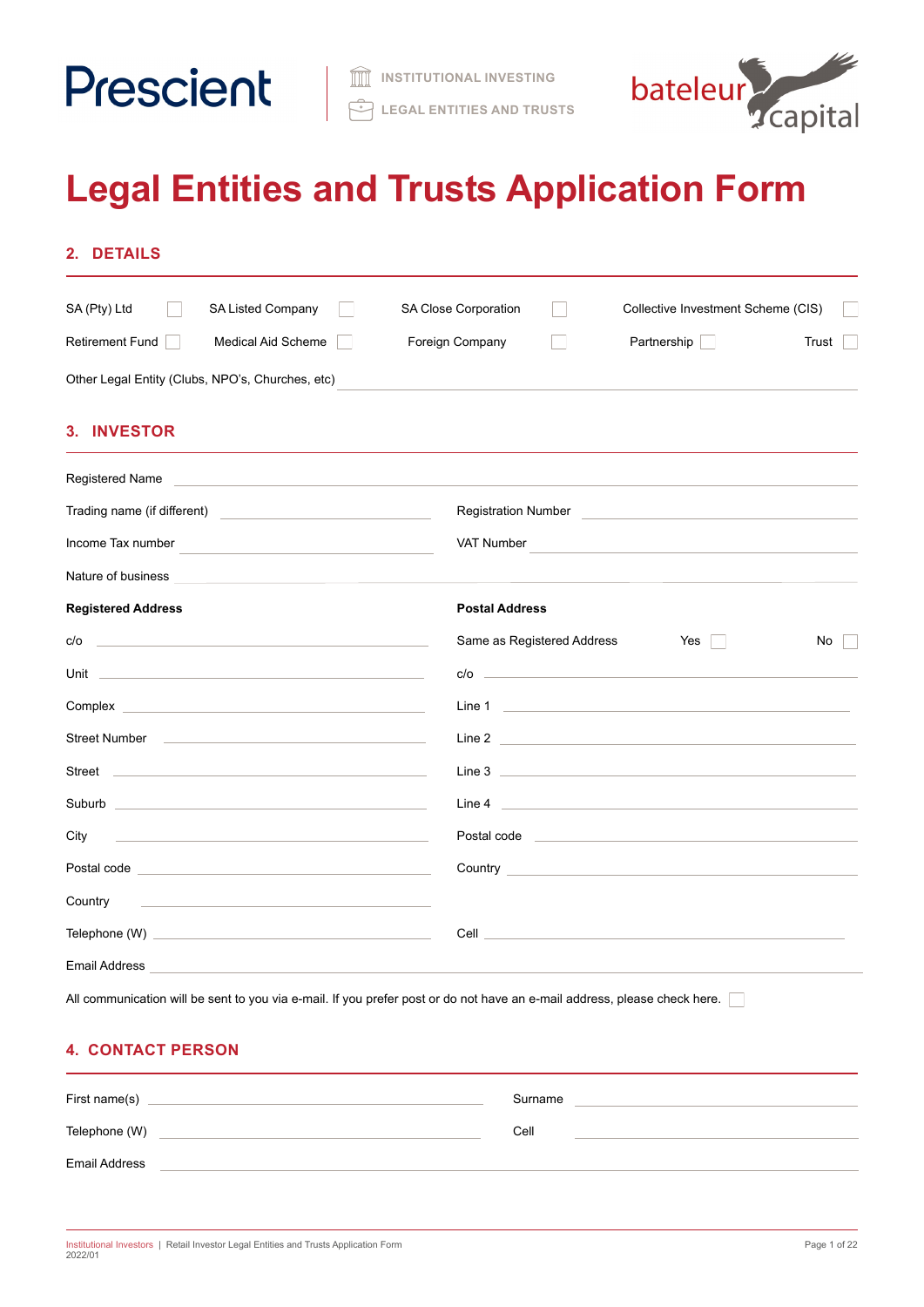



# **5. INVESTMENT OPTION DETAILS**

**Please complete the table below once you have made your selection from the latest Investment Option Brochure.** 

# **Minimum investment of R100 000 as lump sum.**

- I hereby apply to purchase units in the selected portfolios subject to the conditions of the relevant Supplemental Deed at the ruling fund prices.
- The Manager does not charge an initial fee.
- The service charge is the fee charged by the Manager for managing and administering the fund
- Fees exclude VAT.

| <b>Retail Investor Hedge Fund Portfolio</b>    | Daily or<br>monthly<br>dealing fund | <b>Service</b><br>Charge (%)                            | <b>Investment Amount</b><br>(R) | <b>Debit Order</b><br>(R) | <b>Re-invest</b><br>distributions?*<br>'Yes'<br>'No' |
|------------------------------------------------|-------------------------------------|---------------------------------------------------------|---------------------------------|---------------------------|------------------------------------------------------|
| Bateleur Long Short Prescient RI Hedge<br>Fund |                                     | 2% and 20%<br>plus VAT<br>above CPI<br>inflation $+4\%$ | $\mathsf{R}$                    | R                         |                                                      |
|                                                |                                     |                                                         | R                               | R                         |                                                      |
|                                                |                                     |                                                         | R                               | R                         |                                                      |

\* If you selected to have your distributions paid out, they will be paid into the bank account specified. If your distribution is below R1 000 or no selection is made, your distribution will automatically be re-invested.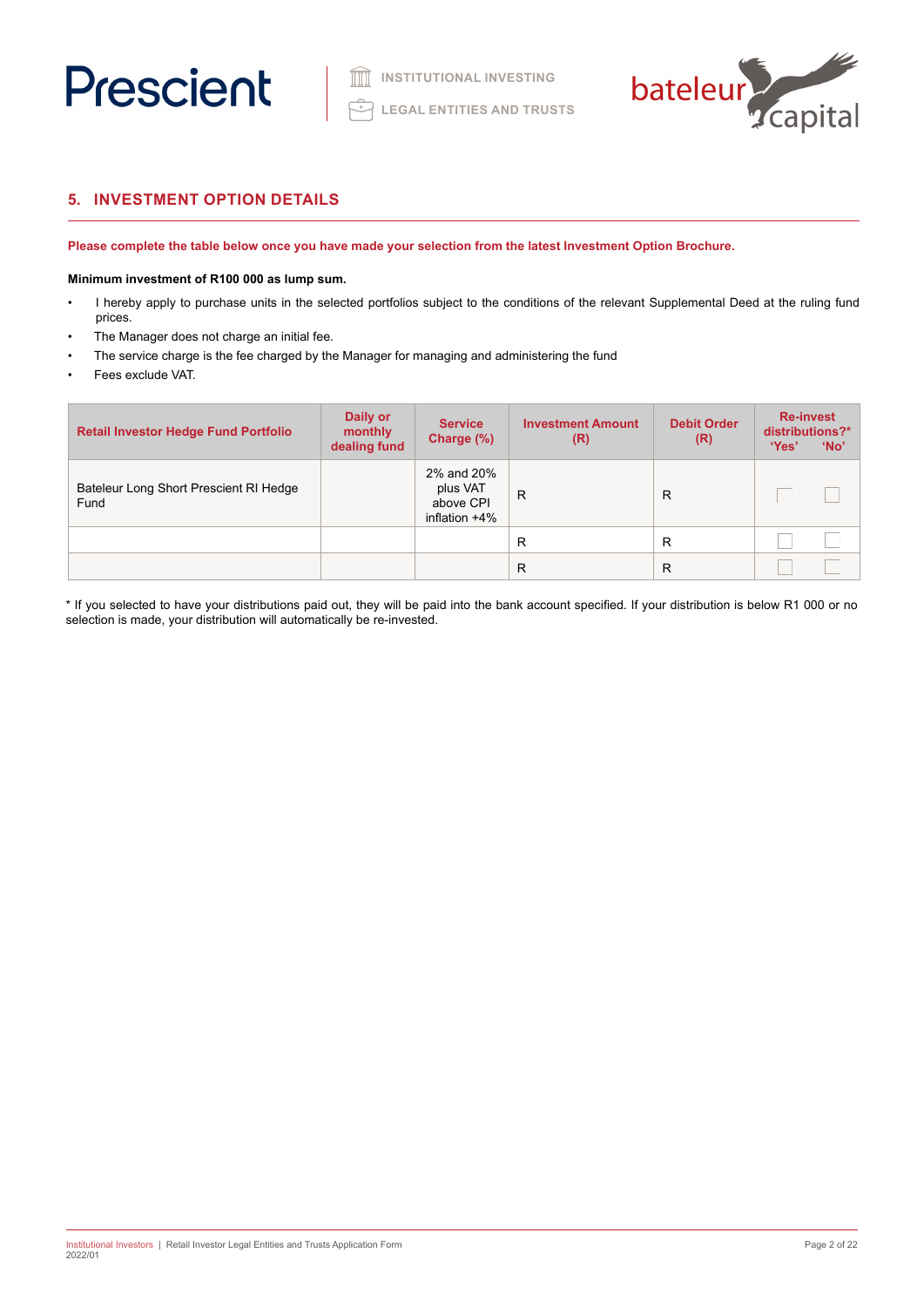



# **6. SPECIAL FEE INSTRUCTIONS**

**In the event that a special fee arrangement has been entered into with us, please indicate such arrangement below.**

| <b>Retail Investor Hedge Fund</b> | <b>Fee Class</b> | <b>Agreed with</b> |
|-----------------------------------|------------------|--------------------|
|                                   |                  |                    |
|                                   |                  |                    |

# **7. SOURCE OF FUNDS INVESTED**

| Tax Refund             | Investment/Insurance pay out |                | Passive Income (rental, dividends, interest) | Venture capital |
|------------------------|------------------------------|----------------|----------------------------------------------|-----------------|
| Trust donor            | Savings                      | Sale of assets | Donations                                    | Trade/business  |
| Other (please specify) |                              |                |                                              |                 |

**Please note that in certain circumstances we may request additional information.**

# **8. REGULAR WITHDRAWALS**

**Please only complete this section if you would like to receive a regular withdrawal from your investment Your regular withdrawal payment will be processed at the end of the calendar month and will be paid within 5 business days thereafter. You cannot select to receive a regular withdrawal from a Rand denominated offshore portfolio.**

| Payment frequency                 | Monthly | Quarterly | Biannually                       | Annually |
|-----------------------------------|---------|-----------|----------------------------------|----------|
| <b>Retail Investor Hedge Fund</b> |         |           | <b>Regular Withdrawal Amount</b> |          |
|                                   | R       |           |                                  |          |
|                                   | R       |           |                                  |          |
| <b>Total</b>                      | R       |           |                                  |          |

# **9. BANKING DETAILS OF INVESTOR**

| <b>Name of Account Holder</b> |  |
|-------------------------------|--|
| <b>Bank</b>                   |  |
| <b>Branch Name</b>            |  |
| <b>Branch Code</b>            |  |
| <b>Account Number</b>         |  |
| <b>Account Type</b>           |  |

• Please provide Prescient with Proof of Bank Account Details

- The account holder must have a South African bank account.
- Debit orders and electronic collections will be deducted from this account.
- The onus is on the investor to inform Prescient of any changes to the bank account details.
- No payments will be made into third party bank accounts or credit cards. (i.e. payments will only be made to the bank account in the name of the registered investor).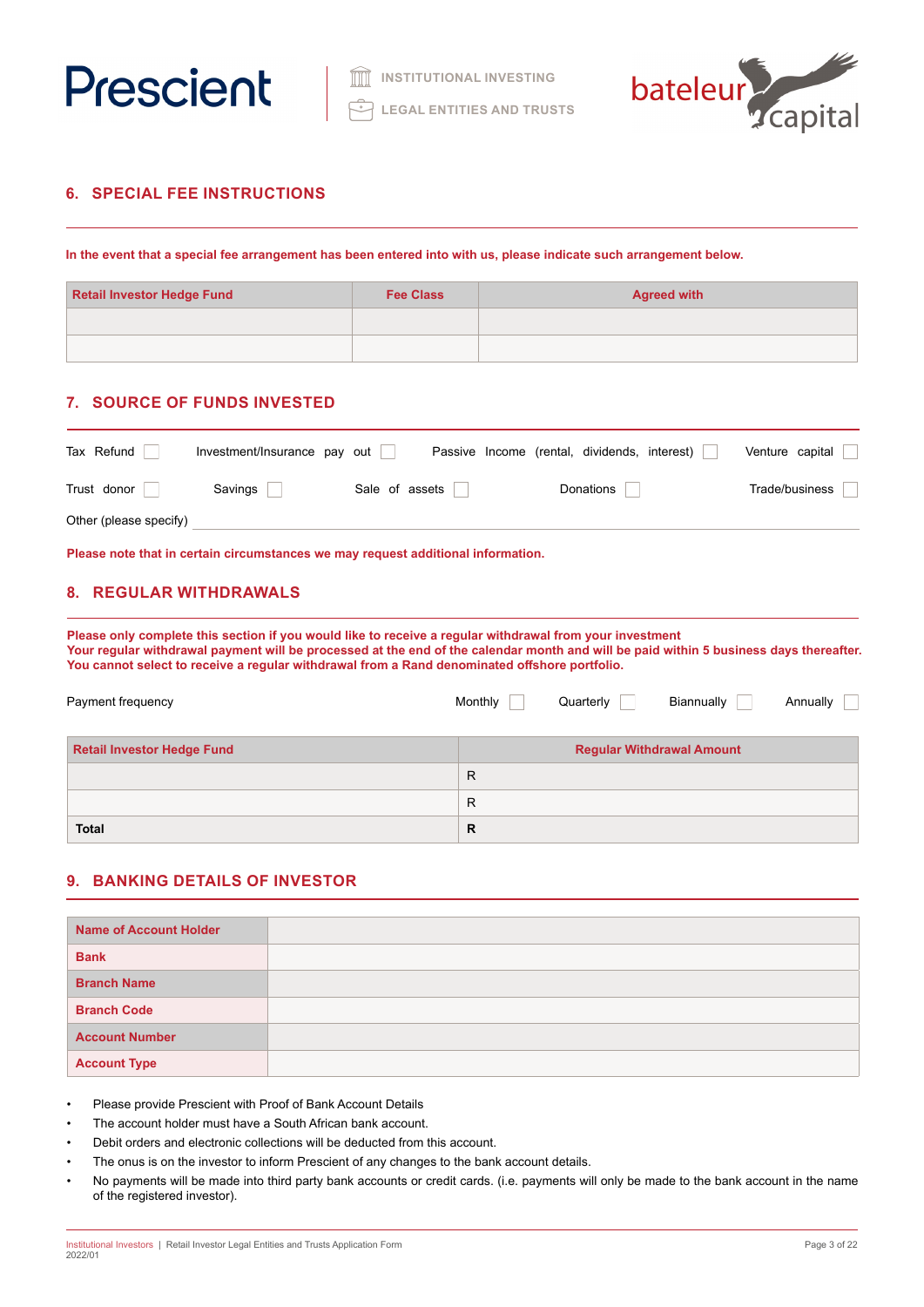



# **10. METHOD OF PAYMENT**

**LUMP SUM**

**Once your account has been opened, you will receive notification and payment instructions**

### **ELECTRONIC COLLECTION / DEBIT ORDER**

I/we hereby authorise the Manager to deduct the stated amount for the investment from the bank account above. I/we agree to pay bank charges and costs incurred by this electronic collection or debit order. Any debit order amendment must be received in writing by the Manager prior to the 7<sup>th</sup> day of the month in order for it to be acted upon in the following month.

| Electronic Collection | Funds are deducted from the investor's bank account on the receipt of this application form and all supporting<br>documentation. Electronic collection by the Manager is restricted to a maximum of R1 000 000.00 per debit.<br>Where a higher amount than this is requested, multiple debits will be processed daily. |
|-----------------------|------------------------------------------------------------------------------------------------------------------------------------------------------------------------------------------------------------------------------------------------------------------------------------------------------------------------|
|                       | Commencement date                                                                                                                                                                                                                                                                                                      |
| Regular Debit Order   | Funds are deducted from the investor's bank account on the $1st$ working day of each month.                                                                                                                                                                                                                            |
|                       | $\frac{0}{0}$<br>Commencement month/year<br><b>Annual Escalation</b>                                                                                                                                                                                                                                                   |

**Please note: Funds invested via electronic collection or debit order may not be redeemed until after 40 days from the date on which such funds were invested into units on your behalf.**

**BANKING DETAILS FOR DEBIT ORDER DEDUCTION/ELECTRONIC COLLECTION (IF DIFFERENT FROM INVESTOR'S BANK DETAILS):**

| <b>Name of Account Holder</b> |  |
|-------------------------------|--|
| <b>Bank</b>                   |  |
| <b>Branch Name</b>            |  |
| <b>Branch Code</b>            |  |
| <b>Account Number</b>         |  |
| <b>Account Type</b>           |  |

**Please note: Proof of ID required for account holder and proof pf bank account details required for account holder**

Signature of Account Holder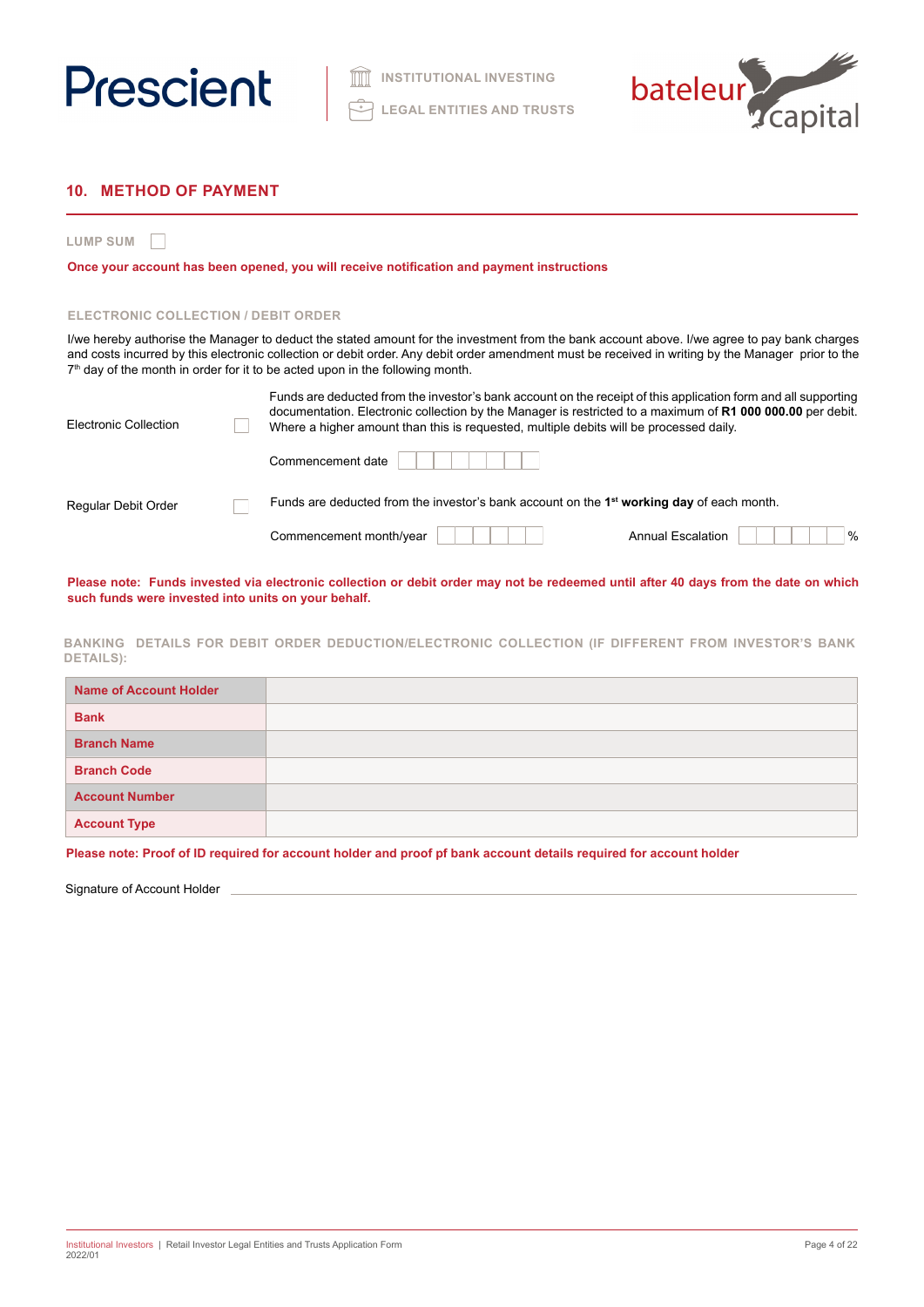



# **11. FINANCIAL ADVISOR DETAILS (IF APPLICABLE)**

# **Complete this section if you have an independent Financial Advisor**

| Name of Financial Advisor                 |       |                           |
|-------------------------------------------|-------|---------------------------|
| Name of Financial Services Provider (FSP) |       | <b>FSP License Number</b> |
| Contact Tel No                            | Email |                           |

# **WHAT FEES MUST BE PAID TO YOUR FINANCIAL ADVISOR FOR THIS INVESTMENT?**

**I agree to pay the following negotiated fees on this investment and all future investments and associated transactions until otherwise specified:**

| Initial Fee | % (You may negotiate an initial financial advisor fee, to be paid to your financial advisor before your first |
|-------------|---------------------------------------------------------------------------------------------------------------|
|             | contribution is invested. If it is agreed that no initial fee is payable, please insert 0%)                   |

# Annual Fee 30 %

(You may negotiate an annual financial advisor fee to be paid to your financial advisor. Units will need to be cancelled to pay your advisor this fee. If no annual fee is payable, please insert 0%)

# **AUTHORISATION**

You may authorise the Financial Service Provider (FSP) to submit instructions for this investment on your behalf. If the FSP holds a 'Category II' licence with the Financial Sector Conduct Authority (FSCA), it is licensed to exercise discretion and submit instructions on your behalf. To do this for all your investments the FSP will need a mandate (instruction) from you. Have you entered into a mandate with this FSP to exercise discretion and submit instructions on your behalf?

| Yes | No |  |
|-----|----|--|
|-----|----|--|

#### **Please note: A copy of the signed mandate must accompany this application form.**

### **INVESTOR DECLARATION FOR CLIENTS WITH A FINANCIAL ADVISOR**

- I confirm that the above details are correct.
- I confirm that this financial advisor, as authorised representative of the FSP above is, my appointed financial advisor.
- I confirm that my appointed financial advisor and any other third parties with whom I have an agreement to manage this investment (e.g. a discretionary investment manager) will have access to my investment details.
- I understand and confirm that Prescient may redeem units in order to pay the agreed financial advisor fees. I understand that this authority may be withdrawn by me by written instruction to Prescient. I understand and agree that all instructions submitted by myself or my financial advisor will be governed by the relevant and latest Terms and Conditions in force as at the date of instruction submitted.
- I acknowledge and agree that Prescient will not be held liable for acting on any instructions submitted by myself or my financial advisor and I indemnify Prescient from all direct or indirect claims (including claims for consequential damages in this regard).
- I have read and agree to the Authorisation and Declaration.

Signature of Investor **Date**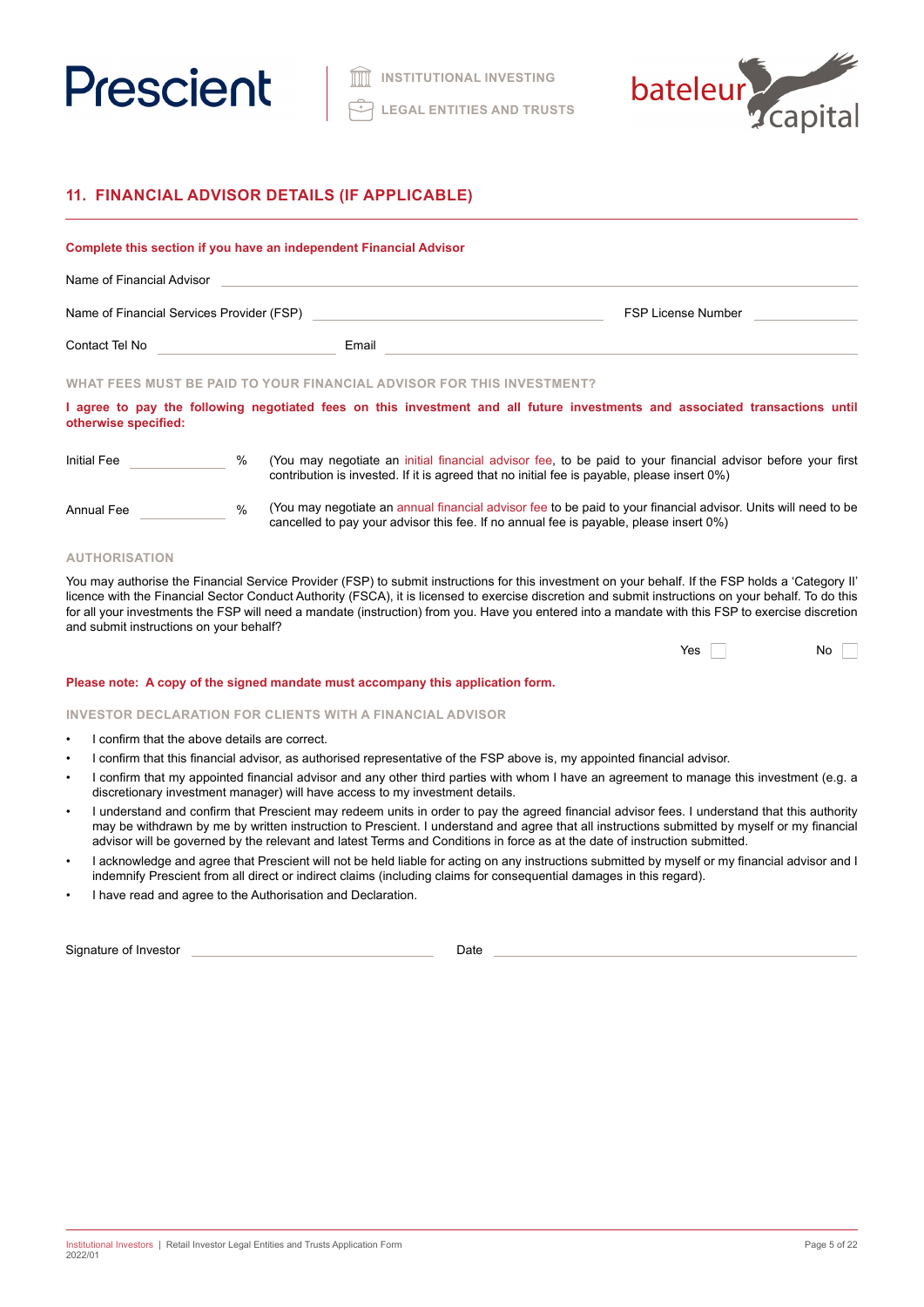



# **12. FINANCIAL ADVISOR DETAILS (IF APPLICABLE)**

## **Section to be completed by Financial Advisor.**

| I am a new Advisor |  | New Advisors need to complete a Prescient Advisor Agreement. |  |
|--------------------|--|--------------------------------------------------------------|--|
|--------------------|--|--------------------------------------------------------------|--|

Existing Prescient Advisor code (Entity ID):

Email address for correspondence:

# **I, the appointed Financial Advisor for this investment application declare that:**

- 1. I am licensed to render services in respect of this product.
- 2. I have made the disclosures required in terms of the Financial Advisory and Intermediary Services Act 37 of 2002 (FAIS) and subordinate legislation thereto, to the investor/s.
- 3. I have established and verified the identity of the investor/s (and persons acting on behalf of the investor) in accordance with the Financial Intelligence Centre Act 38 of 2001 (FICA) and the regulations thereto, and I will keep records of such identification and verification according to the provisions of FICA.
- 4. I am not aware of any activities in which the investor is involved which may lead us to suspect or reasonably suspect that the investor is or may be involved in any unlawful activities or money laundering. Should we subsequently become aware of suspicions of this nature, we shall immediately inform Prescient.
- 5. I have explained all fees that relate to this investment to the investor/s and I understand and accept that the investor/s may withdraw his / her authority for payment to me in writing and inform Prescient and me.
- 6. My personal information may be used by Prescient in the normal course of business to provide the products and services and Prescient may retain any information for purposes of investment transactions, processing and administration and to communicate directly with me. Personal information will not be given or sold to any third parties. Prescient will disclose or report personal information if and when required to do so by law or any regulatory authority, and to our employees, or agents who require such information to carry out their duties.

Signature of Financial Advisor **Date** 

# **13. DIVIDENDS TAX**

Where applicable, Prescient must withhold and pay dividends tax over to the South African Revenue Service on your behalf. If you are exempt from paying dividends tax or qualify for a reduced dividends tax rate, please complete the Additional Compulsory Information: Dividends Tax.

# **14. INTEREST WITHHOLDING TAX**

If you are not a South African resident for tax purposes you may be required to pay Interest Withholding Tax (IWT) on the interest income earned on your investment. A default IWT rate of 15% will apply except if a reduced IWT rate is applicable in terms of any Double Taxation Agreement (DTA) in place between South Africa and your country of residence. By selecting a country of residence other than South Africa for tax purposes, you declare that you are not a South African resident and that the reduced IWT rate in the relevant DTA applies to your investment.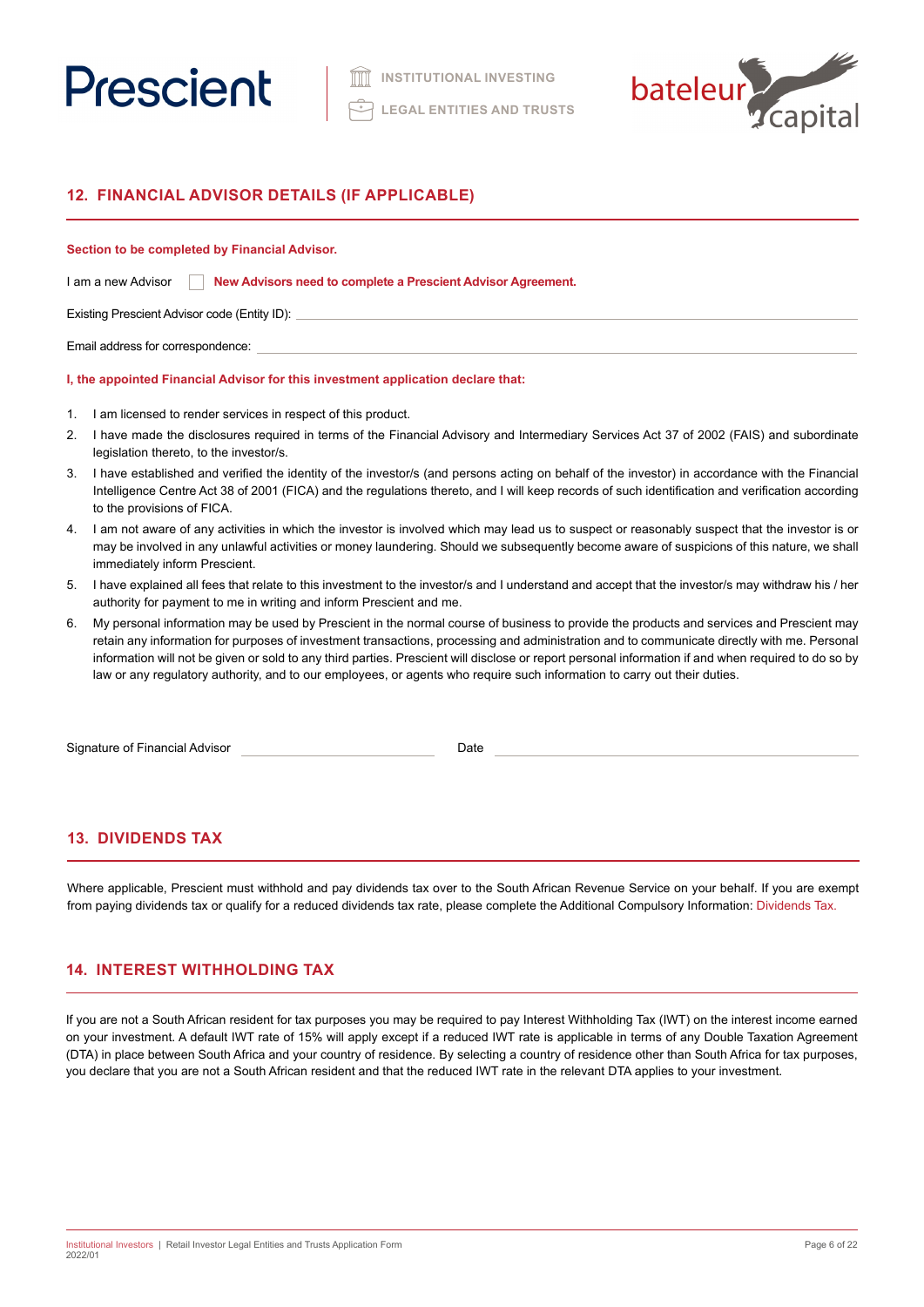

# **Compulsory Foreign Tax Declaration and Self-Certification**

**Instructions for completion:**

- 1. This Declaration must be completed by all investors, including South African legal entities.
- 2. The following information is required to ensure correct reporting and/or withholding taxes as required by the International tax authorities in terms of the Foreign Account Tax Compliance Act (FATCA) and the Organization for Economic Cooperation and Development (OECD) Common Reporting Standards (CRS).
- 3. If any of the information below about the Investor's tax residence or FATCA/CRS classification changes in the future, please ensure that we are advised of these changes promptly.
- 4. If you have any questions about how to complete this form, please contact your tax advisor and/or visit https://www.irs.gov/businesses/ corporations/fatca-faqs

# **SECTION 1: TAX RESIDENCY**

Tax residency refers to the country in which you are a resident for tax purposes - the country in which you are registered to pay tax on income. Please indicate in which country(ies) you are a resident for tax purposed (including South Africa). Current address

| Country of tax residence: | Tax reference number/TIN |
|---------------------------|--------------------------|
| Country of tax residence: | Tax reference number/TIN |
| Country of tax residence: | Tax reference number/TIN |

If you do not have a TIN, please select one of the following:

The investor is not required to be registered for tax (even though income tax is levied by the jurisdiction) Г

No TIN is issued by the jurisdiction (because income tax is not levied by the jurisdiction)

The TIN is not required to be reported by such jurisdiction under local law

# **SECTION 2: ENTITY FATCA CLASSIFICATION**

|                                                                                             | Please select your entity's FATCA classification below                                                                           |  |
|---------------------------------------------------------------------------------------------|----------------------------------------------------------------------------------------------------------------------------------|--|
| $1_{\cdot}$                                                                                 | A South African Financial Institution or a Partner Jurisdiction Financial Institution                                            |  |
| 2.                                                                                          | A participating Foreign (non-US) Financial Institution                                                                           |  |
| 3.                                                                                          | <b>Exempt Beneficial Owner</b>                                                                                                   |  |
| 4.                                                                                          | A Deemed Compliant Foreign (non-US) Financial Institution                                                                        |  |
| 5.                                                                                          | Active Non-Financial Foreign (non-US) Entity                                                                                     |  |
| 6.                                                                                          | Passive Non-Financial Foreign (non-US) Entity                                                                                    |  |
| If you selected 1, 2 or 5 above, please provide your GIIN Number                            |                                                                                                                                  |  |
| If the GIIN provided belongs to a Sponsoring Entity, kindly provide the name of the sponsor |                                                                                                                                  |  |
|                                                                                             | If you have selected 3, 4 or 6 above, please specify the reason therefore (e.g. A retirement fund is an exempt beneficial owner) |  |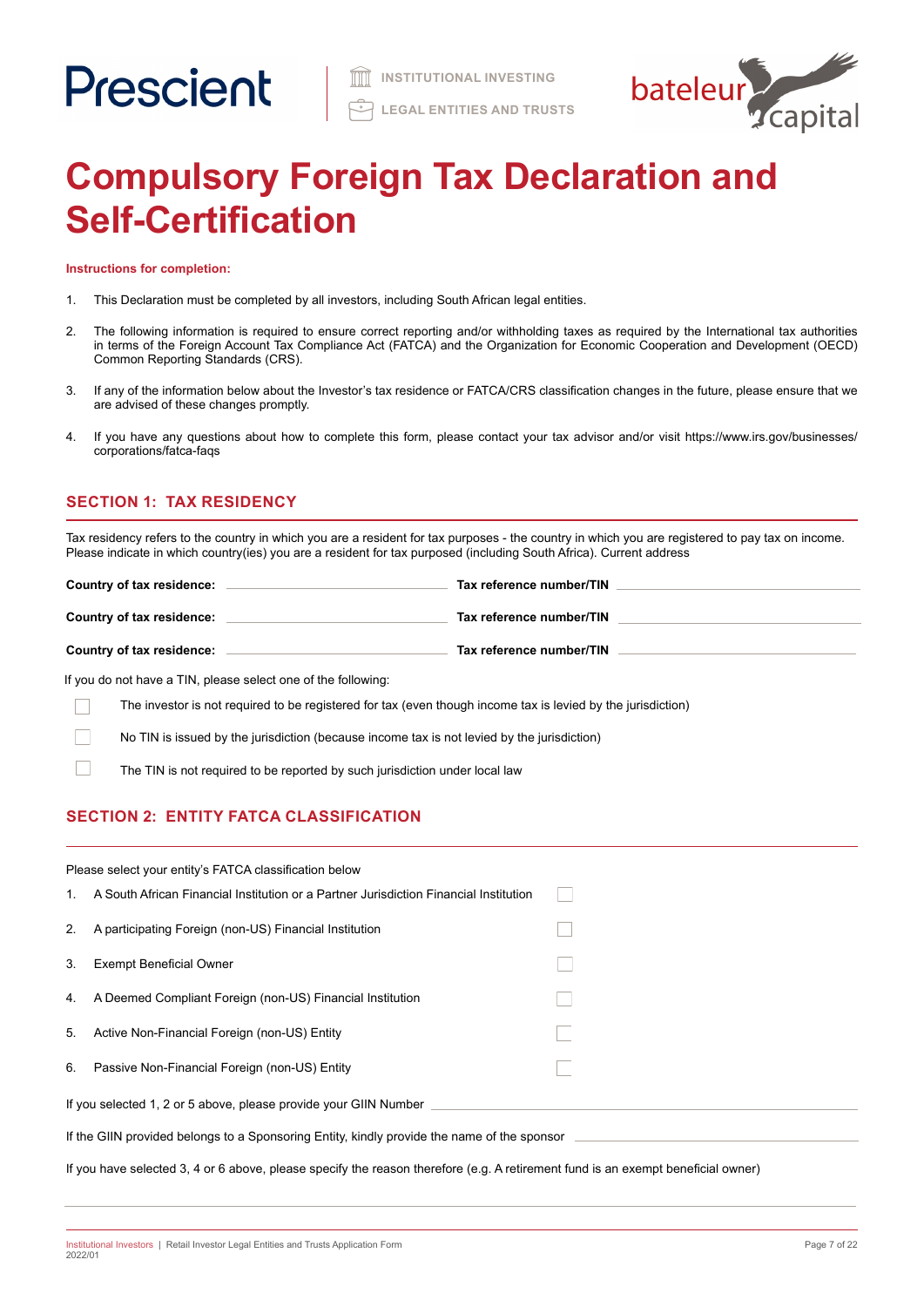



# **SECTION 3: DECLARATIONS AND UNDERTAKINGS**

I/We declare (as an authorised signatory if applicable) that the information provided in this form is, to the best of my/our knowledge and belief, accurate and complete.

I/We undertake to advise the recipient promptly and provide and updated Self-Certification where any change in circumstance occurs which causes any of the information contained in this form to be incorrect.

Authorised Signature(s) 2008 2009 2010 2020 2021 2021 2022 2022 2023 2024 2022 2023 2024 2022 2023 2024 2022 2023 2024 2022 2023 2024 2022 2023 2024 2022 2023 2024 2022 2023 2024 2022 2023 2024 2022 2023 2024 2023 2024 202

Capacity in which declaration is made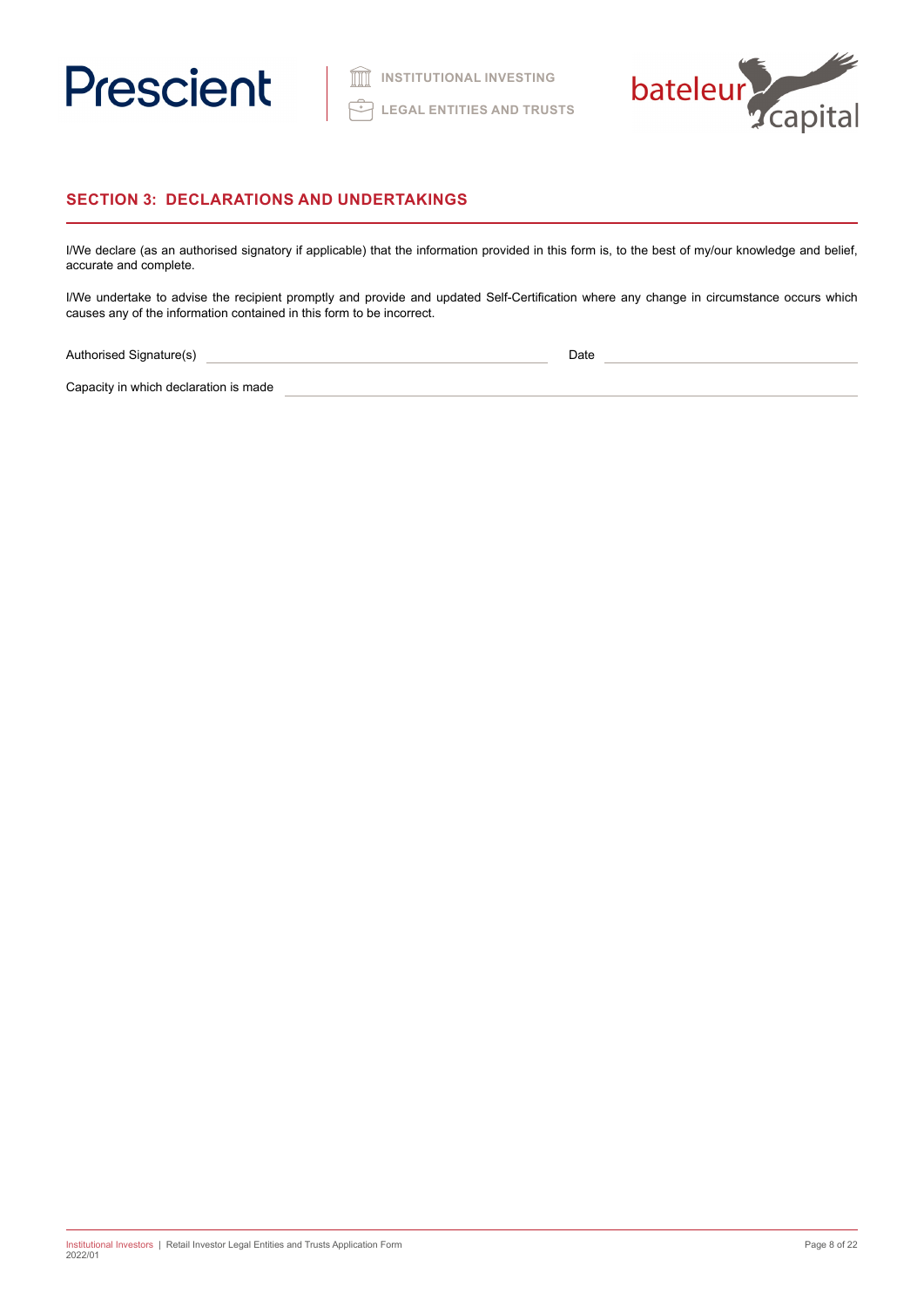



# **ADDITIONAL COMPULSORY INFORMATION**

# **DIVIDENDS TAX**

**Notes on the completion of this form:**

This form is to be completed by:

- The regulated intermediary referred to in section 64D of the Income Tax Act, No 58 of 1962 (the Act); OR
- The beneficial owner (of dividends, including dividends in specie) in order for the exemptions from dividends tax referred to in section 64F read with sections 64FA(2) or 64G(2) or 64H(2)(a) of the Act to apply.

In order to qualify for an exemption this declaration and written undertaking should be submitted to the withholding agent (declaring

company or regulated intermediary) within the period required by the latter (provided it is before payment of an affected dividend) –

failure to do so will result in the full 20% dividends tax being withheld/payable.

Non South African residents seeking to qualify for a reduced rate should not complete this form.

# **PART A: REGULATED INTERMEDIARY**

**This section must be completed by the Regulated intermediary.** 

**Please indicate why the investor is considered to be a regulated intermediary by ticking the relevant block below:**

Regulated intermediary means any -

| Par $(a)$ | central securities depository participant contemplated in section 32 of the Financial Markets Act;                                                                                                                                                                                                                    |
|-----------|-----------------------------------------------------------------------------------------------------------------------------------------------------------------------------------------------------------------------------------------------------------------------------------------------------------------------|
| Par(b)    | authorised user as defined in section 1 of the Financial Markets Act;                                                                                                                                                                                                                                                 |
| Par(c)    | approved nominee contemplated in section 76(3) of the Financial Markets Act;                                                                                                                                                                                                                                          |
| Par(d)    | nominee that holds investments on behalf of clients as contemplated in section 9.1 of Chapter 1 and section<br>8 of Chapter II of the Codes of Conduct for Administrative and Discretionary Financial Service Providers,<br>2003 (Board Notice 79 of 2003) published in Government Gazette No. 25299 of 8 August 2003 |
| Par(e)    | portfolio of a collective investment scheme in securities;                                                                                                                                                                                                                                                            |
| Par(f)    | transfer secretary that is a person other than a natural person and that has been approved by the<br>Commissioner subject to such conditions and requirements as may be determined by the Commissioner; or                                                                                                            |
| Par(g)    | a portfolio of a hedge fund collective investment scheme.                                                                                                                                                                                                                                                             |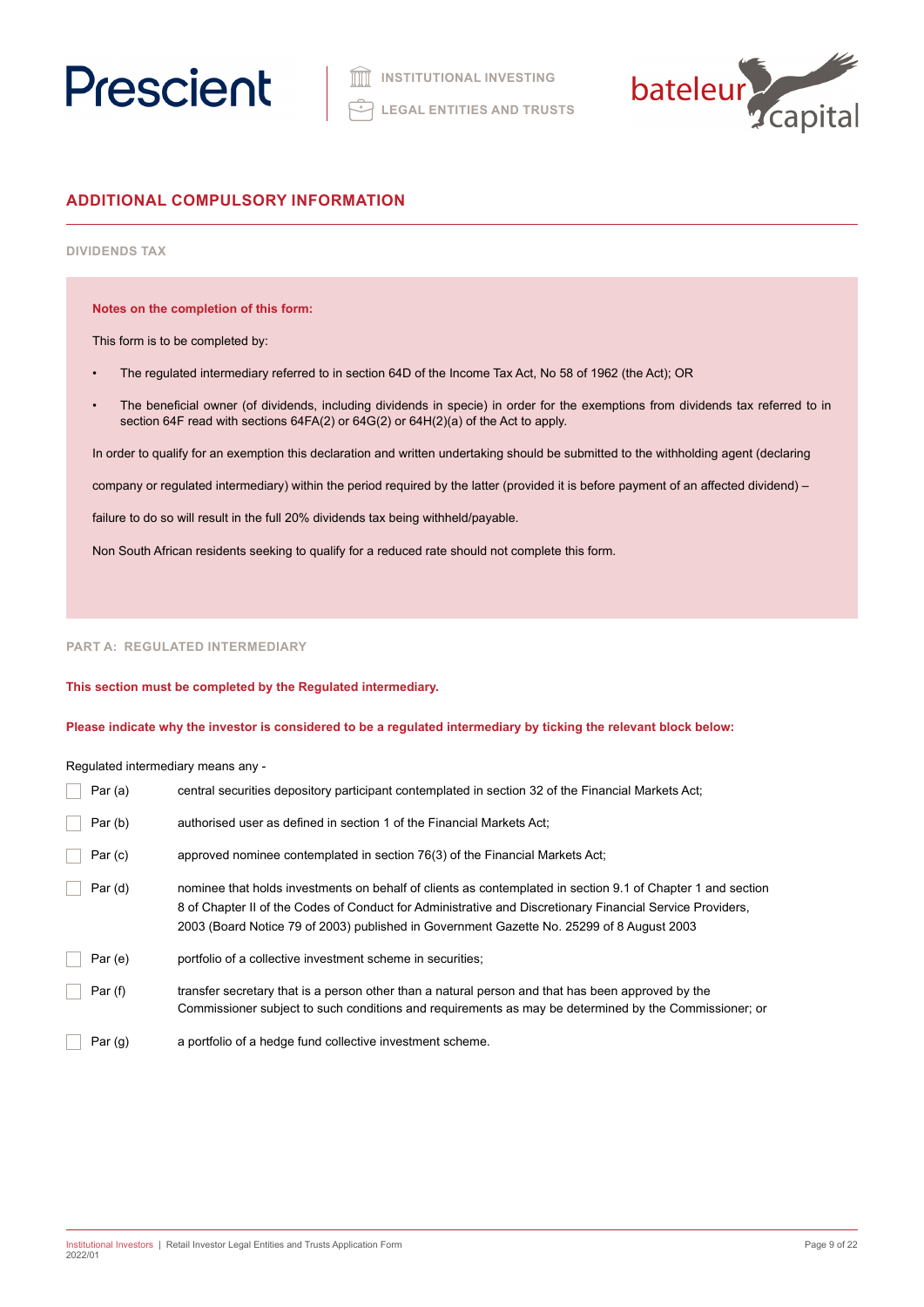



# **PART B: BENEFICIAL OWNER**

| Registered name:                              |  |
|-----------------------------------------------|--|
| Nature of entity:                             |  |
| <b>Registration number:</b>                   |  |
| South African income tax reference number:    |  |
| <b>Physical address:</b>                      |  |
| <b>Postal address:</b>                        |  |
| Country in which registered for tax purposed: |  |
|                                               |  |

# **Please indicate the reason the Beneficial Owner is eligible for the exemption by ticking the relevant block:**

|         | Par (a)   | a company which is resident in South Africa                                                                                                                                                                                                                                                              |
|---------|-----------|----------------------------------------------------------------------------------------------------------------------------------------------------------------------------------------------------------------------------------------------------------------------------------------------------------|
|         | Par(b)    | the government, provincial government or municipality (of the Republic of South Africa)                                                                                                                                                                                                                  |
|         | Par(c)    | a public benefit organisation (approved by SARS ito section 30(3) of the Act)                                                                                                                                                                                                                            |
|         | Par (d)   | a trust contemplated in section 37A of the Act (mining rehabilitation trusts)                                                                                                                                                                                                                            |
|         | Par(e)    | an institution, body, or board contemplated in section 10(1)(cA) of the Act                                                                                                                                                                                                                              |
| Par (f) |           | a fund contemplated in section $10(1)(d)(i)$ or (ii) of the Act (pension fund, pension preservation fund, provident fund,<br>provident preservation fund, retirement annuity fund, medical schemes, beneficiary fund or benefit fund)                                                                    |
|         | Par $(g)$ | a person contemplated in section $10(1)(t)$ of the Act (CSIR, SANRAL etc)                                                                                                                                                                                                                                |
|         | Par(h)    | a shareholder in a registered micro business as defined in the Sixth Schedule to the Act to the extent that the aggregate<br>amount of the dividends paid by that registered micro business to its shareholders during the year of assessment in which<br>that dividend is paid does not exceed R200,000 |
| Par (j) |           | a person that is not a resident and the dividend is a dividend contemplated in paragraph (b) of the definition of "dividend" in<br>section 64D (i.e. a dividend on a foreign company's shares listed in SA, such as dual-listed shares).                                                                 |
|         | Other     | other relevant paragraph of section 64F                                                                                                                                                                                                                                                                  |
|         |           | DECLARATION in terms of sections 64FA(1)(a)(i), 64G(2)(a)(aa) or 64H(2)(a)(aa) of the Act:                                                                                                                                                                                                               |
|         |           | (full names in print please), the undersigned hereby declare                                                                                                                                                                                                                                             |
|         |           | that dividends paid to the beneficial owner are exempt, or would have been exempt had it not been a distribution of an asset in specie, from<br>dividend tax in terms of the paragraph of section 64F of the Act indicated above.                                                                        |
|         |           | Signature (Duly authorized to do so)<br>Date                                                                                                                                                                                                                                                             |
|         |           | Capacity of Signatory (if not the beneficial owner)                                                                                                                                                                                                                                                      |
|         |           | UNDERTAKING in terms of sections 64FA (1) (a) (i), 64G (2) (a) (bb) or 64H (2) (a) (bb) of the Act:                                                                                                                                                                                                      |
|         |           | (full names in print please), the undersigned hereby declare<br>that dividends paid to the beneficial owner are exempt, or would have been exempt had it not been a distribution of an asset in specie, from<br>dividend tax in terms of the paragraph of section 64F of the Act indicated above.        |
|         |           | Signature (Duly authorised to do so)<br>Date                                                                                                                                                                                                                                                             |
|         |           | Capacity of Signatory (if not the beneficial owner)                                                                                                                                                                                                                                                      |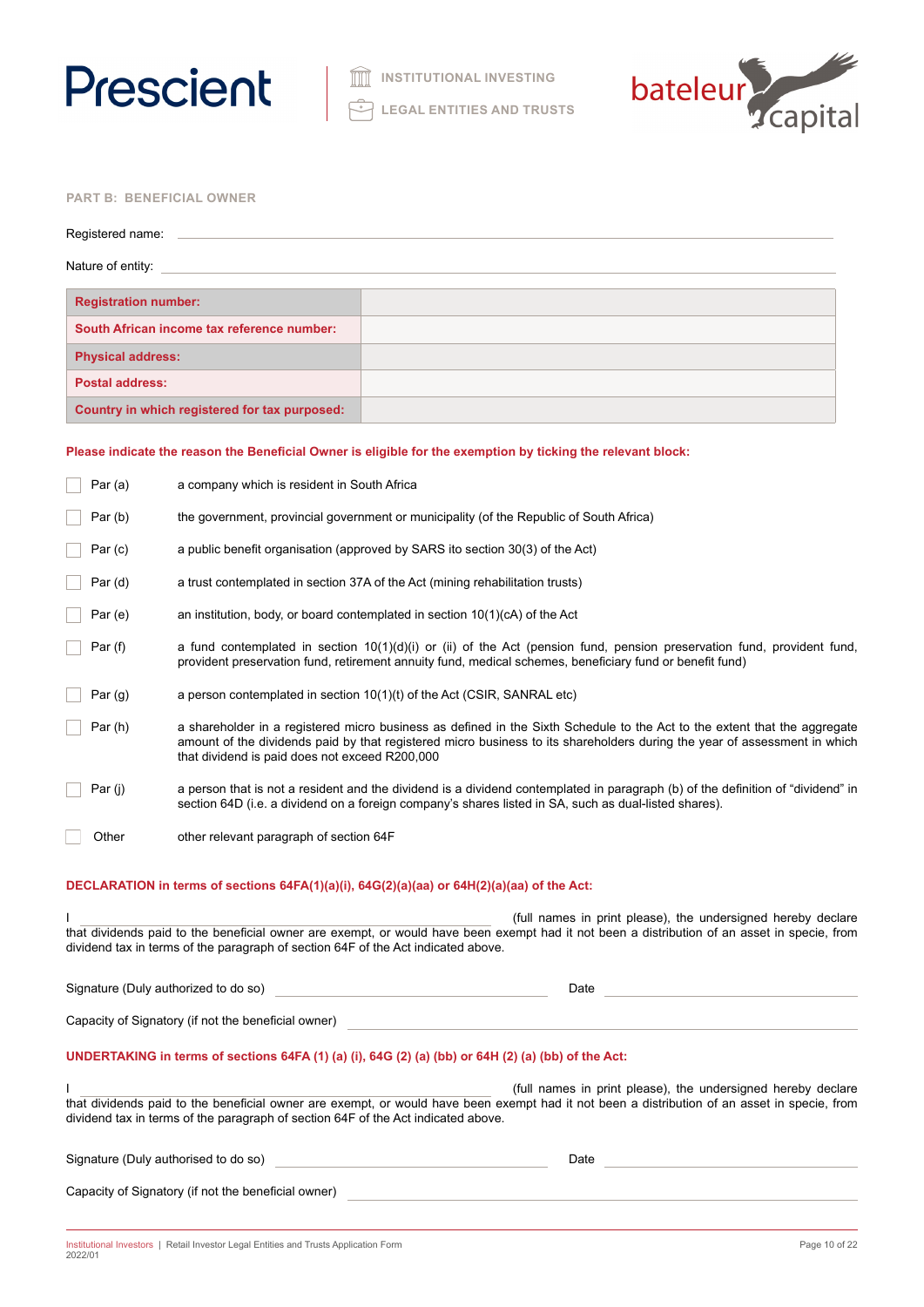



# **ANNEXURE A: ULTIMATE BENEFICIAL OWNER**

| <b>PLEASE COMPLETE</b><br>THIS AN<br>Definitions:                                                                                                                                                              | XURE FOR EVERY INDIVIDUAL INDICATED IN THE TICK-BOXES BELOW                                                           |         |
|----------------------------------------------------------------------------------------------------------------------------------------------------------------------------------------------------------------|-----------------------------------------------------------------------------------------------------------------------|---------|
| "Owns the legal entity": any natural person that owns 25% or more of the issued shares of the legal entity applicant, whether directly or<br>indirectly, and which shares have voting rights attached to them. |                                                                                                                       |         |
| "Effective control": any natural person that controls the legal entity independently, or together with another person, through means other than<br>shareholding. E.g. shareholder agreements.                  |                                                                                                                       |         |
| Please tick the appropriate box/es, according to the role of the individual for whom the annexure is being completed:                                                                                          |                                                                                                                       |         |
| Owner of 25% or more shares with voting rights attached                                                                                                                                                        | Exercises control of the legal entity through other means**                                                           |         |
| <b>Executive Director</b><br>Non-executive director                                                                                                                                                            | Manager                                                                                                               | Partner |
| ** Please specify what "other means" refers to _________________________________                                                                                                                               |                                                                                                                       |         |
| Details of natural person.                                                                                                                                                                                     |                                                                                                                       |         |
| Full Name<br>and the control of the control of the control of the control of the control of the control of the control of the                                                                                  |                                                                                                                       |         |
| ID or Passport Number (if Foreign National)                                                                                                                                                                    |                                                                                                                       |         |
| Percentage shareholding in legal entity (if applicable)                                                                                                                                                        | <u> 1980 - Jan James James Santan (j. 1980)</u>                                                                       |         |
| Role/Position at legal entity applicant                                                                                                                                                                        | <u> 1989 - An t-Alban Alban an t-Alban an t-Alban an t-Alban an t-Alban an t-Alban an t-Alban an t-Alban an t-Alb</u> |         |
| Signature                                                                                                                                                                                                      | <u> 1989 - Jan Samuel Barbara, margaret e populari e populari e populari e populari e populari e populari e popu</u>  |         |

Supporting documents to be submitted with application form:

1. A copy of an ID document (as defined under "FICA Requirements") for each individual for/by whom this form is completed.

2. A group structure/organogram.

Should go up to the natural person that owns or exercises effective control of the legal entity applicant; and.

Should include percentage shareholding with voting rights attached per entity/person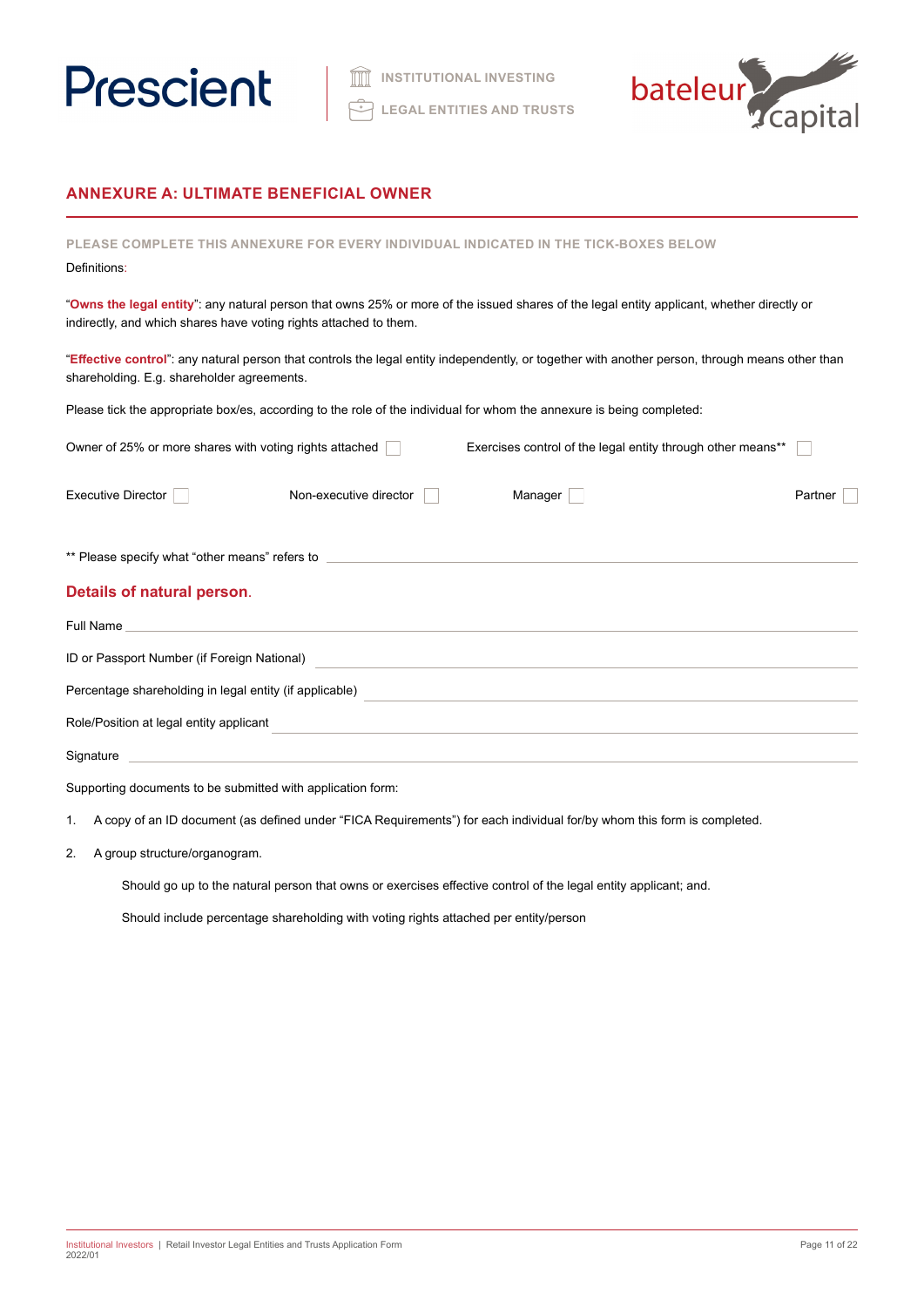

# **AUTHORISATION AND DECLARATION**

- 1. I have read and fully understood all the pages of this application form and agree to the Terms and Conditions of this investment into the Retail Investor Hedge Fund Option(s) and I understand that this application and any further documents, read with the Supplemental Deed, constitutes the entire agreement between the Prescient Management Company (RF) (Pty) Ltd ("the Manager") and me.
- 2. I warrant that the information contained herein is true and correct and that where this application is signed in a representative capacity, I have the necessary authority to do so and that this transaction is within my power.
- 3. I am aware of the charges and fees, the total expense ratio, investment objectives, risk factors and income distributions applicable to my investment as set out in this form and in other documentation provided to me.
- 4. I authorise the Manager to deduct any debit orders, electronic collections, any applicable taxes and also to pay all fees. If the additional annual advisor fees are insufficient to pay the Financial Advisor (FSP) from one portfolio, the Manager will sell units proportionately from the portfolios and pay the amounts to the advisor monthly. Permissible deductions from the portfolio include service charges, performance fees, bank charges, trustee/custodian, audit fees, securities transfer tax and brokerage.
- 5. I acknowledge that the responsibility in ensuring my instruction has been received and actioned by the Manager lies with me.
- 6. I acknowledge that the Manager will not be liable for any damages or loss of whatsoever nature arising out of the Manager's failure to action my instruction due to any occurrences beyond the control of the Manager, nor will the Manager be liable for any loss incurred due to incorrect information being supplied by myself or by my advisor or agent sending completed documentation to the incorrect mailbox.
- 7. I acknowledge the transaction cut off times set out herein and agree to comply with such cut off times.
- 8. I acknowledge the inherent risk associated with the selected Retail Investor Hedge Fund(s) and that there are no performance guarantees. I have received, read and understand the Hedge Fund Risk Disclosure Statement appended to this application form.
- 9. I understand and agree that no part of the services provided by the Manager constitutes a solicitation, recommendation, guidance or proposal, nor does it constitute financial, tax, legal, investment or other advice. I warrant to the Manager that I am acting for my own account, I have made my own independent decisions to enter into the investment and as to whether the investment is appropriate or proper for me, based upon my own judgment and upon advice from such advisors as I may deem necessary. I warrant that I am not relying on any communication from the Manager, whether written, oral or implied as investment advice or as a recommendation to enter into the investment; it being understood that information and explanations relating to the terms and conditions of an investment shall not be considered investment advice or a recommendation to enter into the investment. I warrant that I have not received from the Manager any assurance or guarantee as to the expected results of the investment.
- 10. I understand that the Manager will accept instructions from my FSP only if duly appointed and authorised in writing by me. The Manager will not be held liable for any losses that may result from unauthorised instructions given to the Manager by my FSP.
- 11. I hereby authorise the Manager to furnish written reports to my duly appointed FSP, if applicable.
- 12. If I have appointed an FSP I authorise the payment of the negotiated fees to be paid to my FSP from my portfolios. This authority to pay fees may be withdrawn by written notice to the Manager.
- 13. I authorise the Manager to accept and act upon instructions by e-mail and hereby waive any claim that I have against the Manager and indemnify the Manager against any loss incurred as a result of the Manager receiving and acting on such communication or instruction.
- 14. SARS requires the Manager to pay over dividend tax on your behalf where applicable. The Manager will deduct this tax before it pays any dividends or re-invests these into your investment account. Unless the Manager receives information from you indicating otherwise, accounts held by South African trusts, companies and partnerships will attract the default Dividend Tax (DT).
- 15. Any personal information may be used by the Manager in the normal course of business to provide the products and services and the Manager may retain and share any information for purposes of investment transactions, processing and administration and to communicate directly with me. Personal information will not be given or sold to any third parties. The Manager will disclose or report personal information if and when required to do so by law or any regulatory authority, and to the Manager's employees (if relevant), or agents who require such information to carry out their duties. I/we consent to the processing of my/our personal information/data and the disclosure of my/ our personal information/data to any tax authority and/or as may be required to comply with FATCA and the Common Reporting Standard (CRS) as explained in the Terms and Conditions and the Compulsory Foreign Tax Declaration and Self-Certification attached hereto. I consent to the Manager making enquiries of whatsoever nature for the purpose of verifying the information disclosed in this application and I expressly consent to the Manager obtaining any other information concerning me from any source whatsoever to enable the Manager to process this application.
- 16. I confirm that I have received, noted and understood the following information:
	- a. the Minimum Disclosure Document
	- b. investment objectives and risk factors
	- c. the calculation of the Net Asset Value (NAV), dealing prices and distribution of income accruals
	- d. any additional information necessary to enable the investor to make an informed decisions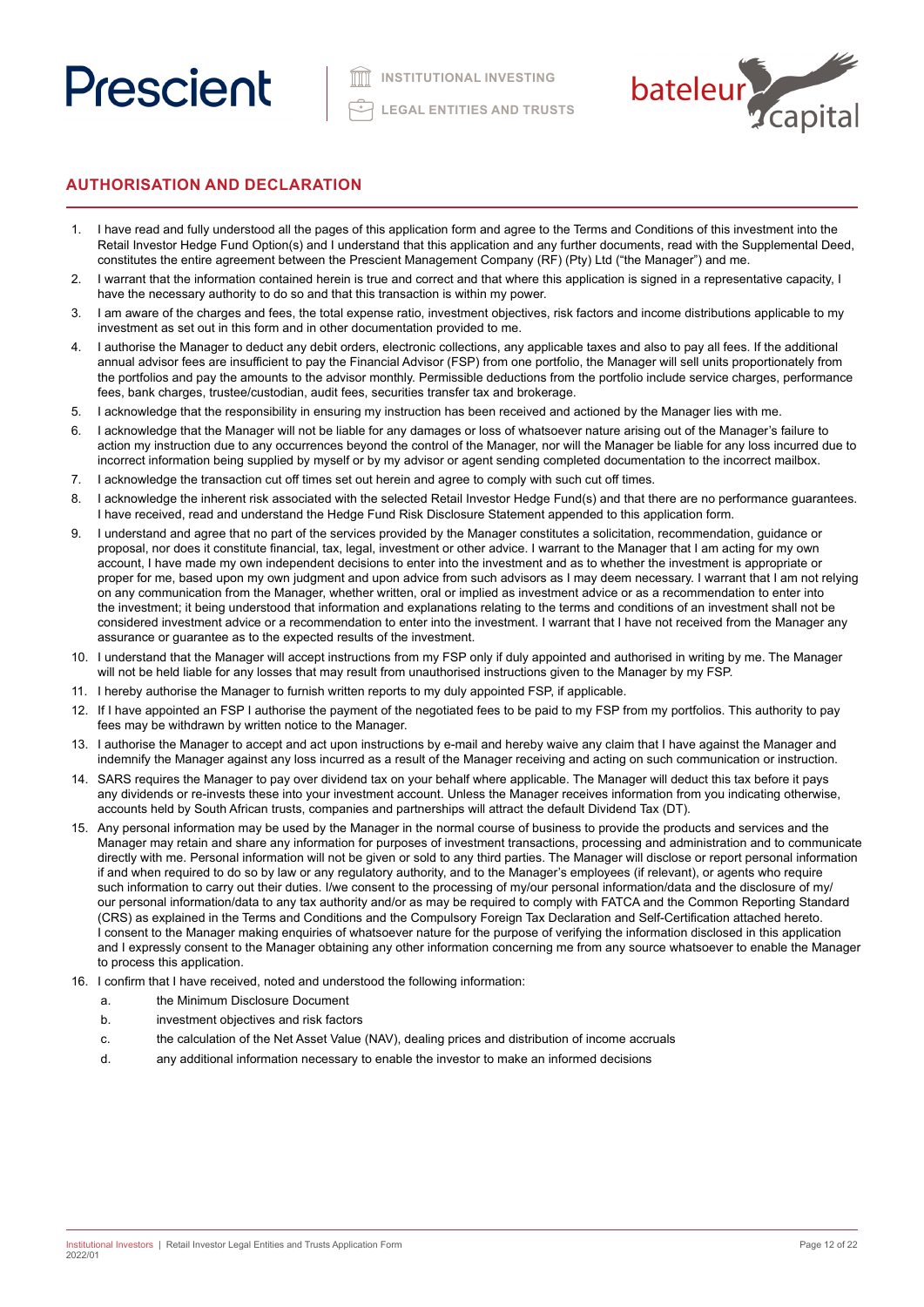



17. I consider the entity to be, or to be associated with a Domestic Prominent Influential Person or a Foreign Prominent Public Official.

| Yes                              | No |  |
|----------------------------------|----|--|
| If Yes, please provide details:. |    |  |
|                                  |    |  |

# **Please note: It is the client's responsibility to disclose to Prescient should this status change.**

18. I acknowledge that Prescient will retain personal information as permitted or required to do so in terms of Applicable Laws. However, as a general rule, Prescient may retain personal information for the longest period permitted by such Applicable Laws should Prescient foresee a requirement to retain it for a lawful purpose. (for example, for the purposes of complaints handling, legal processes and proceedings.)

| Signed at the state of the state of the state of the state of the state of the state of the state of the state of the state of the state of the state of the state of the state of the state of the state of the state of the        |                                                                                                                        |
|--------------------------------------------------------------------------------------------------------------------------------------------------------------------------------------------------------------------------------------|------------------------------------------------------------------------------------------------------------------------|
|                                                                                                                                                                                                                                      | Capacity Canadian Capacity                                                                                             |
| Authorised Signatory <b>Contract Contract Contract Contract Contract Contract Contract Contract Contract Contract Contract Contract Contract Contract Contract Contract Contract Contract Contract Contract Contract Contract Co</b> |                                                                                                                        |
| Signed at <u>example and a series of the series of the series of the series of the series of the series of the series of the series of the series of the series of the series of the series of the series of the series of the s</u> | Date <u>and the second contract of the second contract of the second contract of the second contract of the second</u> |
| Full name of signatory <b>Example 20</b> and the set of signatory                                                                                                                                                                    | Capacity<br><u> 1989 - Andrea Stadt Britain, amerikansk politiker (</u>                                                |
| Authorised Signatory                                                                                                                                                                                                                 |                                                                                                                        |
|                                                                                                                                                                                                                                      |                                                                                                                        |

# **THANK YOU**

You have completed this application form. Please collate all your required FICA documentation to include in your submission.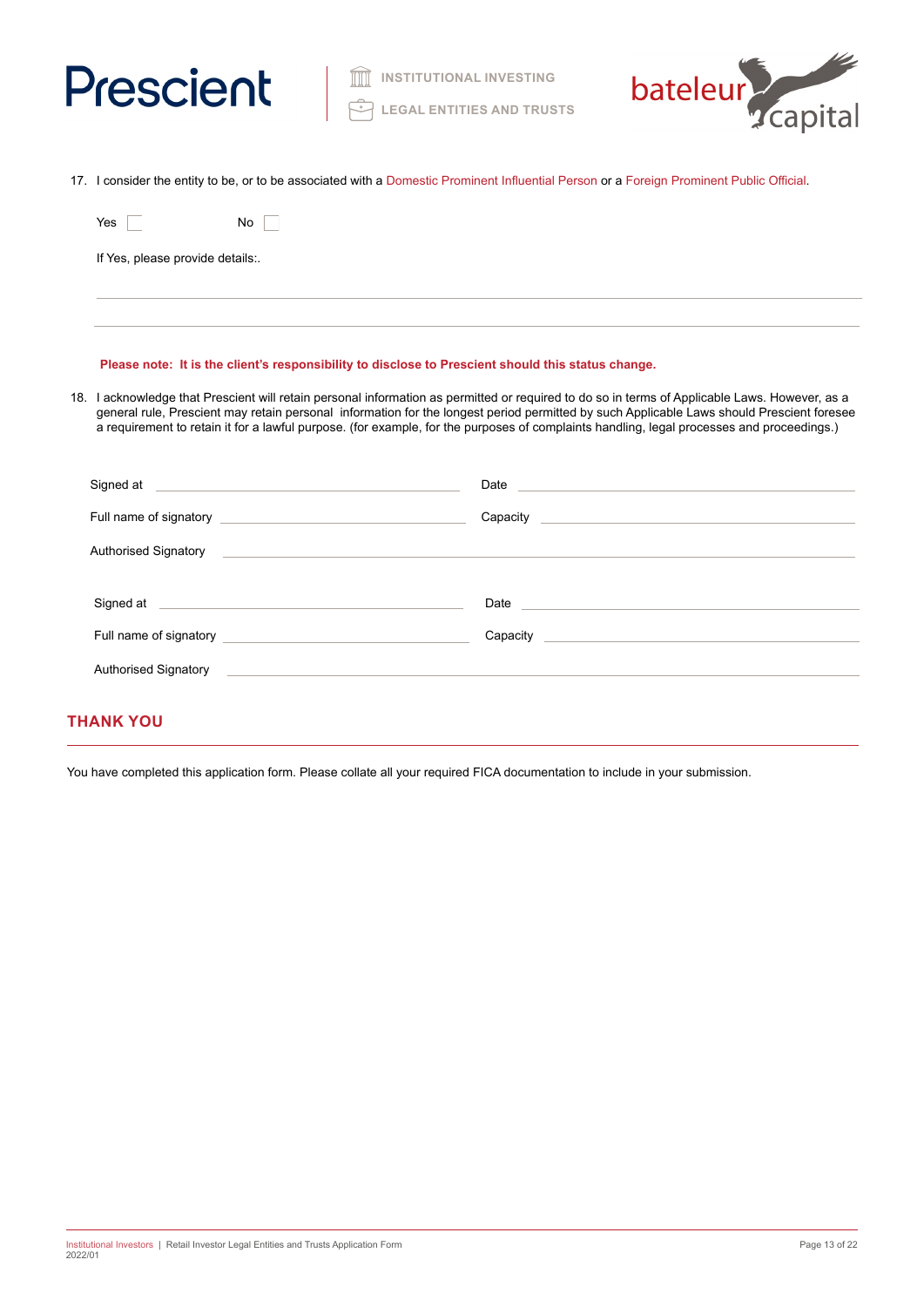

# **FICA REQUIREMENTS**

# **In terms of the Financial Intelligence Centre Act, 2001 ("FICA") Prescient requires a copy of each of the following documents:**

An "ID document" means a clear copy of a green, bar coded ID book, both sides of a smart ID card or a passport on which the photo, ID number, name and surname and nationality of the person is visible.

"Proof of bank account details" is a bank statement that clearly displays the investor's name and bank account number.

"Proof of address/business address" means a document less than 3 months old containing physical address that is a utility bill, bank statement, rates account or tax invoice.

# **SOUTH AFRICAN (PTY) LTD**

- Disclosure certificate (CoR39) OR Certificate of Incorporation (CM1/CoR14.3) and Notice of Registered Office and Postal Address (CM22/ CoR21);
- Proof of business address (if different from CoR39/CM21/CoR21);
- Proof of authority to act on behalf of the company e.g. a directors' resolution;
- ID documents for all authorised representatives (as per resolution);
- A completed "Annexure A: Ultimate Beneficial Owner" for each beneficial owner; and
- Supporting documents as requested per Annexure A.

# **SOUTH AFRICAN LISTED COMPANIES**

- Disclosure certificate (CoR39) OR Certificate of Incorporation (CM1/CoR14.3) and Notice of Registered Office and Postal Address (CM22/ CoR21);
- Proof of listing showing name of exchange;
- Proof of authority to act on behalf of the company e.g. director's resolution;
- ID documents for all authorised representatives (as per resolution);
- A completed "Annexure A: Ultimate Beneficial Owner" for each beneficial owner; and
- Supporting documents as requested per Annexure A.

## **SOUTH AFRICAN CLOSE CORPORATIONS**

- Founding Statement and Certificate of Incorporation (CK1) and Amended Founding Statement (CK2);
- Proof of business address (if different to CK2);
- Proof of authority to act for the close corporation e.g. a members' resolution;
- ID documents for all authorised representatives (as per the resolution);
- A completed "Annexure A: Ultimate Beneficial Owner" for each beneficial owner; and
- Supporting documents as requested per Annexure A.

### **COLLECTIVE INVESTMENT SCHEMES (CIS)**

- A copy of the approved supplemental deed of the CIS;
- A resolution from the directors of the management company appointing the persons that are authorised to act on behalf of the CIS; and
- An identity document for each of the authorised signatories.

#### **RETIREMENT FUND**

- Registration Certificate in terms of the Pension Funds Act;
- Proof of address of the fund:
- Proof of authority to act on behalf of the funds e.g. board of trustees' resolution; and
- ID documents for all authorised representatives (as per resolution).

# **MEDICAL AID SCHEMES**

- Registration Certificate in terms of the Medical Schemes Act;
- Proof of address of the fund;
- Proof of authority to act on behalf of the fund e.g. board of trustees' resolution; and
- ID documents for all authorised representatives (as per resolution).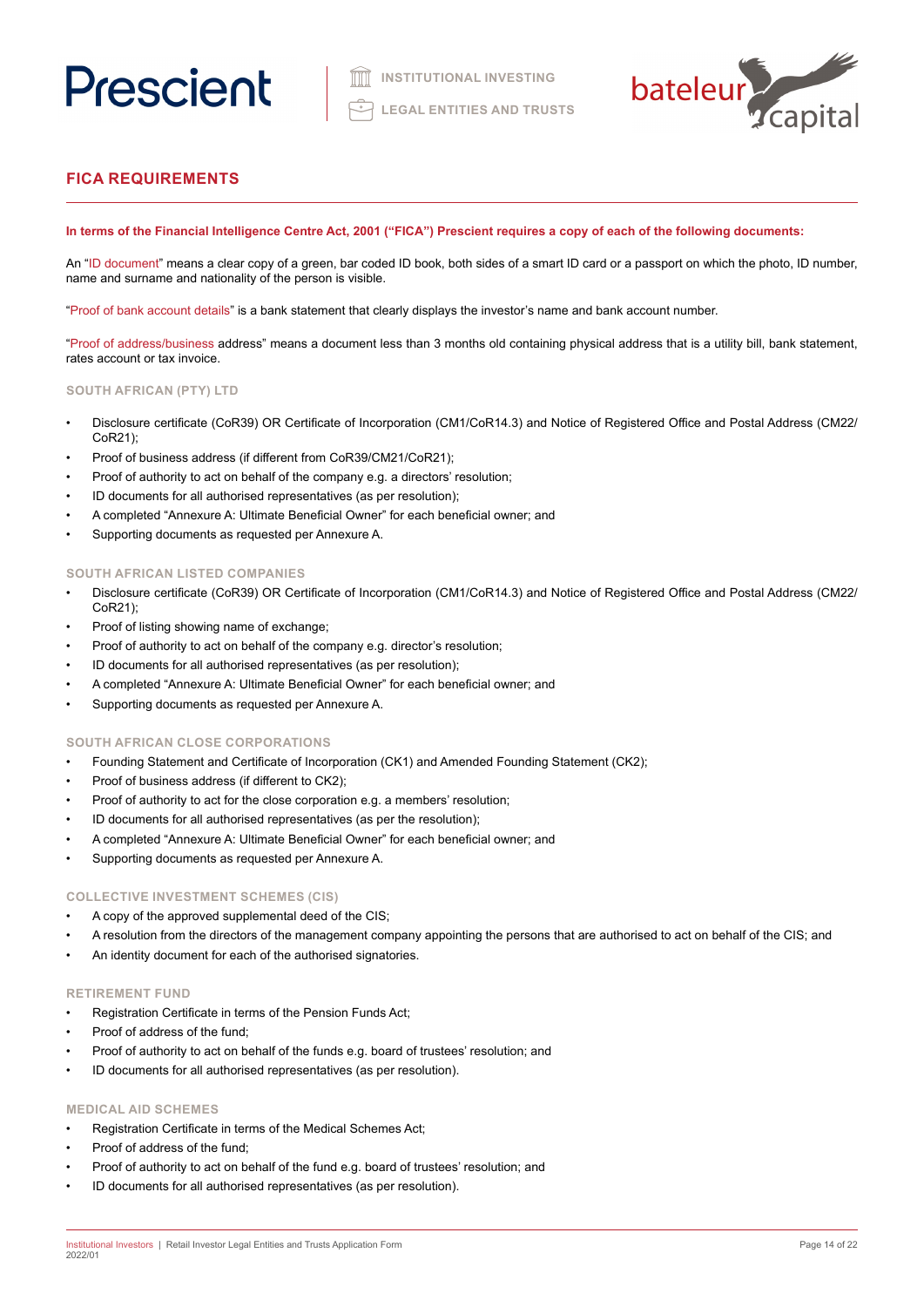

# **FOREIGN COMPANIES**

- Document of incorporation or founding document, that has been issued by the regulator of companies in your jurisdiction;
- Proof of address (if not displayed on registration documentation as requested above);
- Proof of trading name (if different to registered name);
- Proof of authority to act on behalf of the company e.g. a directors' resolution;
- ID documents/passports for all authorised representatives (as per resolution);
- A completed "Annexure A: Ultimate Beneficial Owner" for each beneficial owner; and
- Supporting documents as requested per Annexure A.

# **PARTNERSHIPS**

- A copy of the Partnership agreement;
- Proof of address of the partnership;
- Proof of authority to act on behalf of the partnership e.g. partner' resolution;
- ID documents for all partners and authorised representatives (as per resolution);
- A completed "Annexure A: Ultimate Beneficial Owner" for each beneficial owner; and
- Supporting documents as requested per Annexure A.

#### **TRUSTS**

- Letter of authority from the Master (SA trust) or foreign regulator (foreign trusts);
- A copy of the Trust Deed;
- Proof of authority to act on behalf of the trust e.g. trustee resolution;
- ID documents for all authorised representatives (as per resolution); and
- ID documents for all founders, donors, trustees and named beneficiaries of the trust.

## **OTHER LEGAL ENTITIES (CLUBS, NPO'S, CHURCHES, ETC)**

- The constitution or other founding document/ Regulatory approval in terms of which legal entity is created;
- Proof of address of the entity;
- Proof of authority to act on behalf of the entity e.g. trustees' resolution;
- ID documents for all authorised representatives (as per resolution);
- A completed "Annexure A: Ultimate Beneficial Owner" for each beneficial owner; and
- Supporting documents as requested per Annexure A.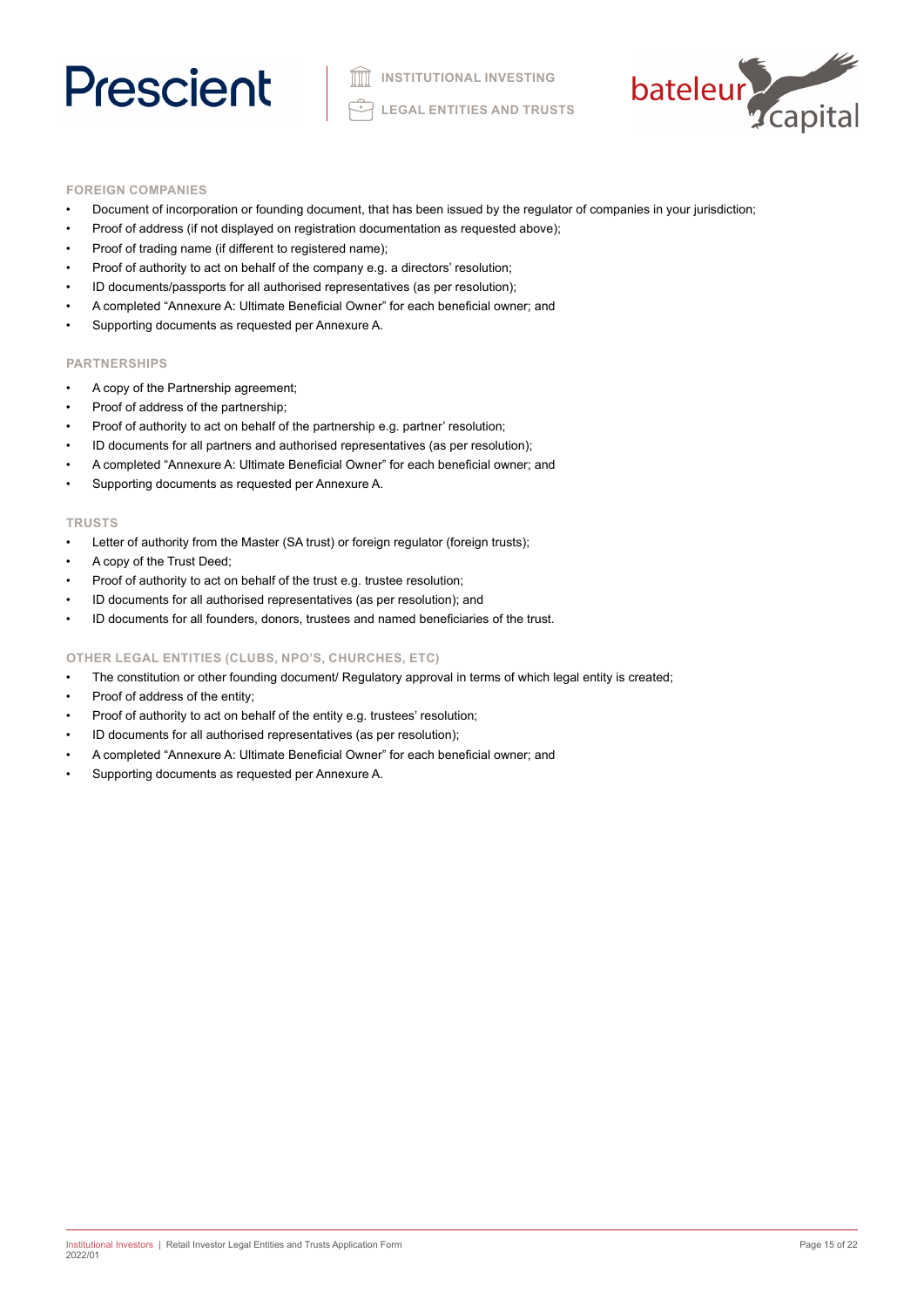



# **CONTACT PRESCIENT MANAGEMENT COMPANY (RF) (PTY) LTD**

| <b>Physical Address</b> | Prescient House, Westlake Business Park, Otto Close, Westlake, 7945 |
|-------------------------|---------------------------------------------------------------------|
| <b>Postal Address</b>   | P.O. Box 31142 Tokai 7966                                           |
| <b>Toll Free</b>        | +27 800 111 899                                                     |
| <b>Reception</b>        | +27 21 700 3600                                                     |
| E-mail                  | hedge@prescient.co.za                                               |
| <b>Website</b>          | www.prescient.co.za                                                 |

# **CONTACT BATELEUR CAPITAL (PTY) LTD**

| <b>Physical Address</b> | Block H, The Terraces, No 1, Steenberg Office Park, 2 Silverwood Close, Westlake, 7945 |
|-------------------------|----------------------------------------------------------------------------------------|
| <b>Postal Address</b>   | Postnet Suite 130, Private Bag, X1005, Claremont, 7735                                 |
| <b>Telephone</b>        | +27 21 681 5060                                                                        |
| <b>Fax</b>              | +27 86 649 1794                                                                        |
| E-mail                  | funds@bateleurcapital.com                                                              |
| <b>Website</b>          | www.bateleurcapital.com                                                                |

# **COMPLIANCE DEPARTMENT**

| <b>Compliance Officer</b> | <b>Charmaine Tew</b>                                                |
|---------------------------|---------------------------------------------------------------------|
| <b>Physical Address</b>   | Prescient House, Westlake Business Park, Otto Close, Westlake, 7945 |
| <b>Postal Address</b>     | P.O. Box 31142 Tokai 7966                                           |
| <b>Toll Free</b>          | +27 800 111 899                                                     |
| <b>Reception</b>          | +27 21 700 3600                                                     |
| E-mail                    | compliance@prescient.co.za                                          |
| <b>Website</b>            | www.prescient.co.za                                                 |

# **COMPLAINTS**

Please do not hesitate to contact us if you are not satisfied with this investment or the services received from Prescient. A complaint must be submitted to the Compliance Officer. Prescient will acknowledge the complaint in writing and will inform the investor of the contact details of the persons involved in the resolution thereof. Should you wish to lodge a complaint regarding the services being provided, an email can be sent to [complaints@prescient.co.za](mailto:complaints%40prescient.co.za?subject=) or alternatively you can obtain our complaints policy, conflict of interest policy from the compliance department (address above).

Should you have a complaint related to the advice given by your financial advisor, please submit this complaint directly to your financial advisor. If an investor is still not satisfied with the response from the Financial Advisor, he/she has the right to address his/her complaint in writing to the Ombud for Financial Services Providers at the address below. The Ombud is legally empowered to investigate and adjudicate complaints in a procedurally fair, economical and expeditious manner.

| <b>Postal Address</b> | P.O. Box 74571 Lynnwood Ridge 0040 |
|-----------------------|------------------------------------|
| <b>Telephone</b>      | +27 12 470 9080                    |
| Fax                   | +27 12 348 3447                    |
| E-mail                | info@faisombud.co.za               |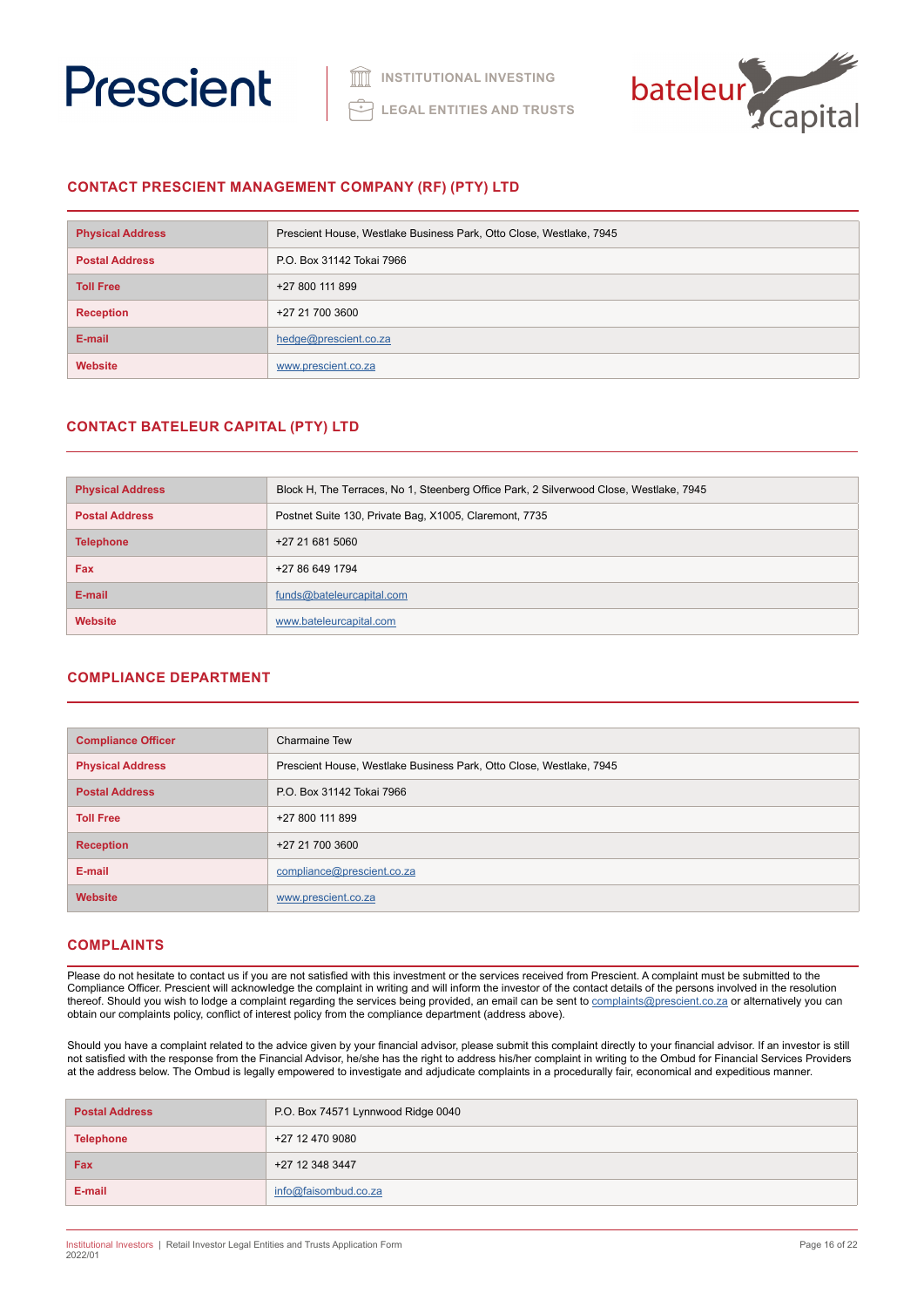

# **Hedge Fund Risk Disclosure**

This annexure forms part of and should be read together with the application form to which it is attached. This disclosure should not be seen as exhaustive and investors are encouraged to take independent advice before investing in any hedge fund ("Fund").

# **GENERAL**

The risks described herein should not be considered to be an exhaustive list of the risks which potential investors should consider before investing in a Fund. Potential investors should be aware that an investment in an underlying portfolio may be exposed to other risks of an exceptional nature from time to time. Investment carries with it a degree of risk. Different risks may apply to different Funds and/or Classes. Details of specific risks attaching to a particular Fund or Class which are additional to those described in this section will be disclosed in the relevant Supplemental Deed. Prospective investors are advised that the value of shares and the income from them may go down as well as up and, accordingly, an investor may not get back the full amount invested and an investment should only be made by persons who can sustain a loss on their investment. Past performance of the Fund should not be relied upon as an indicator of future performance. The difference at any one time between the sale price (to which may be added a sales charge or commission) and the redemption price of shares (from which may be deducted a redemption fee) means an investment should be viewed as medium to long term. The attention of potential investors is drawn to the taxation risks associated with the investment. The securities and instruments in which the Funds invest are subject to normal market fluctuations and other risks inherent in investing in such investments and there can be no assurance that any appreciation in value will occur.

Potential investors should consider the following risk factors before investing in a Fund:

- Prospective investors should be aware that the investments of the Fund are subject to normal market fluctuations and other risks inherent in investing in securities. There can be no assurance that any appreciation in value of investments will occur. There is no assurance that the investment objectives of any Fund will actually be achieved. Given the possible differences between the offer and redemption prices, an investor who realises his units in a Fund after a short period may, in addition to the above, not realise the amount originally invested. Therefore, investment in any Fund should be viewed as a medium to long term investment.
- The Net Asset Value of a Fund may vary in value within a short period of time because of variations in value of the underlying assets of such Fund and the income derived therefrom. Investors may not recoup the original amount invested in any Fund.
- Depending on an investor's currency of reference, currency fluctuations may adversely affect the value of an investment in one or more of the Funds.

# **COMMON STOCKS**

Common stock represents an ownership interest in a company. The value of a company's stock may fall as a result of factors relating directly to that company, such as decisions made by its management or lower demand for the company's products or services. A stock's value may also fall because of factors affecting not just the company, but companies in the same industry or in a number of different industries, such as increases in production costs. From time to time, a Fund may invest a significant portion of its assets in companies in one or more related industries or sectors, which would make the Fund more vulnerable to adverse developments affecting those industries or sectors. The value of a company's stock may also be affected by changes in financial markets that are relatively unrelated to the company or its industry, such as changes in interest rates or currency exchange rates. In addition, a company's stock generally pays dividends only after the company makes required payments to holders of its bonds and other debt. For this reason, the value of the stock will usually react more strongly than bonds and other debt to actual or perceived changes in the company's financial condition or prospects. Stocks of smaller companies may be more vulnerable to adverse developments than those of larger companies.

Funds may borrow securities in order to sell them short, in the hope that the price of the underlying instrument will fall. Where the price of the underlying instrument rises, the investor can be exposed to significant losses, given that the Manager is forced to buy securities (to deliver to the purchaser under the short sale) at high prices.

# **VALUE STOCKS**

These are stocks of companies that are not expected to experience significant earnings growth, but whose stock is undervalued by the market in the opinion of the investment manager. These companies may have experienced adverse business developments or may be subject to special risks that have caused their stocks to be out of favour. If the investment manager's assessment of a company's prospects is wrong, or if other investors do not come to recognise the value of the company, then the price of the company's stock may fall or may not approach the value anticipated for it.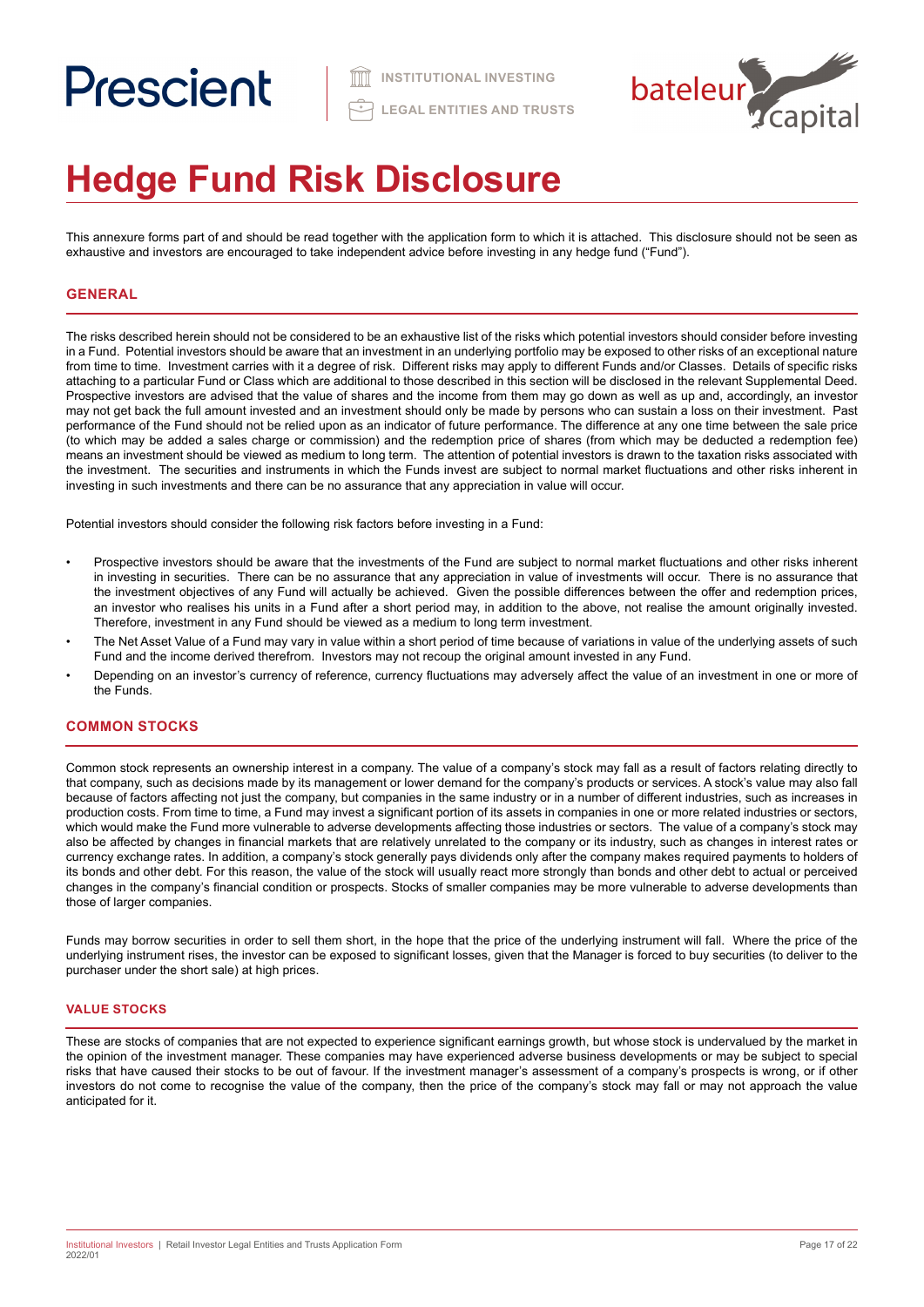

# **GROWTH STOCKS**

Certain Funds may invest in stocks of companies that the investment manager believes are likely to have earnings that will grow faster than other companies. These growth stocks typically trade at higher multiples of current earnings than other stocks. Therefore, the values of growth stocks may be more sensitive to changes in current or expected earnings than the values of other stocks. If the investment manager's assessment of the prospects for the company's earnings growth is wrong, or if its judgement of how other investors will value the company's earnings growth is wrong, then the price of the company's stock may fall or not approach the value anticipated for it. Seeking earnings growth may result in significant investments in certain sectors, such as the technology sector, which may be subject to greater volatility than other sectors of the economy.

## **LEVERAGE RISK**

Funds may use leverage. This means that the Fund borrows additional funds, or trades on margin, in order to amplify his investment decisions. This means that the volatility of the hedge fund portfolio can be many times that of the underlying investments. The degree to which leverage may be employed in any given hedge fund portfolio will be limited by the mandate the client has with the Fund.

### **MARKET CAPITALISATION RISK**

The securities of small-to-medium-sized (by market capitalisation) companies, or financial instruments related to such securities, may have a more limited market than the securities of larger companies and may involve greater risks and volatility than investments in larger companies. Accordingly, it may be more difficult to effect sales of such securities at an advantageous time or without a substantial drop in price than securities of a company with a large market capitalisation and broad trading market. In addition, securities of small-to-medium-sized companies may have greater price volatility as they are generally more vulnerable to adverse market factors such as unfavourable economic reports.

#### **MARKET RISK**

The value of a Fund may be affected by the decline of an entire market of an asset class, thus affecting the prices and values of the assets in the Fund. In an equity fund, for instance, this is the risk that the equity market in question will go down and, in a bond fund, the risk that the bond market in question will fall. The higher the volatility of the market in which the Fund invests, the greater the risk. Such markets are subject to greater fluctuations in return. Some of the recognised exchanges in which a Fund may invest may be less well-regulated than those in developed markets and may prove to be illiquid, insufficiently liquid or highly volatile from time to time. This may affect the price at which a Fund may liquidate positions to meet redemption requests or other funding requirements.

#### **SETTLEMENT RISK**

It is possible that settlement via a payment system will not take place as expected because payment or delivery by a counterparty fails to take place or is not in accordance with the initial conditions. This risk exists to the extent that the Fund invests in regions where the financial markets are not yet well developed and includes stock exchanges or markets on which the Fund may trade derivatives which may not be the same as those in more developed markets. This risk is limited, but still present, in regions where the financial markets are well developed.

#### **CUSTODIAN RISK**

It is possible that the assets of a Fund that are held in custody may be lost as a result of insolvency, negligence or fraud on the part of the custodian or any sub-custodian.

#### **CONCENTRATION RISK**

Certain Funds may invest a large proportion of total assets in specific assets or in specific markets. This means that the performance of those assets or markets will have a substantial impact on the value of the Fund's portfolio. The greater the diversification of the Fund's portfolio, the smaller the concentration risk. Concentration risk will also be higher in more specialised markets (e.g., a specific region, sector or theme) than in widely diversified markets (e.g., a worldwide allocation).

#### **PERFORMANCE RISK**

The risk of lower returns in a Fund may vary depending on the choices made by the Manager or any investment manager, as well as the existence or non-existence of, or restrictions upon, any third-party security. The risk depends in part on the market risk and on how active the Manager is in the management of the Fund.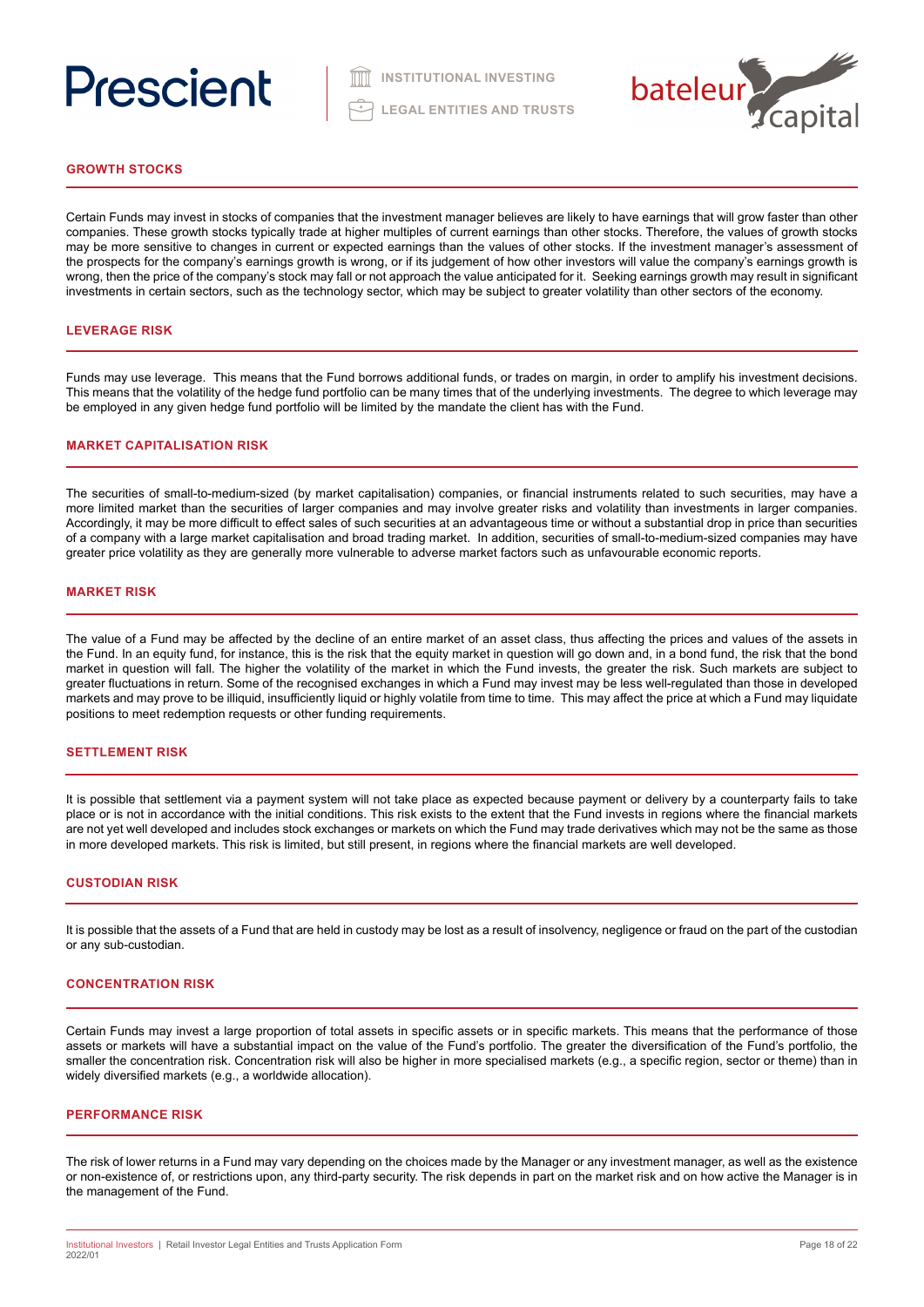

#### **CAPITAL RISK**

The capital value of units of a Fund may be affected by various risks to capital, including the potential risk of erosion due to the redemption of units and the distribution of profit in excess of the investment return. This risk can be limited by loss-mitigation, capital-protection or capital-guarantee techniques.

# **REPATRIATION RISK**

It may not be possible for Funds to repatriate capital, dividends, interest and other income from certain countries, or it may require government consents to do so. Funds could be adversely affected by the introduction of, or delays in, or refusal to grant any such consent for the repatriation of funds or by any official intervention affecting the process of settlement of transactions. Economic or political conditions could lead to the revocation or variation of consent granted prior to investment being made in any particular country or to the imposition of new restrictions. Repatriation risk is higher in the case of Funds or underlying investments subject to restrictive laws or regulations.

### **INFLATION RISK**

Some Funds may invest in securities whose value can be adversely affected by changes in inflation, for example, bonds with a long term to maturity and a fixed coupon. Although many companies in which a Fund may hold shares may have operated profitably in the past in an inflationary environment, past performance is no assurance of future performance. Inflation may adversely affect any economy and the value of companies' shares.

# **INTEREST RATE RISK**

The values of bonds and other debt securities usually rise and fall in response to changes in interest rates. Declining interest rates generally raise the value of existing debt instruments, and rising interest rates generally lower the value of existing debt instruments. Changes in a debt instrument's value usually will not affect the amount of income the Fund receives from it, but will affect the value of the Fund's units. Interest rate risk is generally greater for investments with longer maturities.

Some investments give the issuer the option to "call" or redeem, these investments before their maturity date. If an issuer "calls" its investment during a time of declining interest rates, the investment manager might have to reinvest the proceeds in an investment offering a lower yield, and therefore might not benefit from any increase in value as a result of declining interest rates.

"Premium" investments offer interest rates higher than prevailing market rates. However, they involve a greater risk of loss, because their values tend to decline over time.

#### **LIQUIDITY RISK**

Not all securities or instruments (including derivatives and sub-investment grade bonds) invested in by the Funds will be listed or rated and consequently liquidity may be low. Moreover, the accumulation and disposal of holdings in some investments may be time consuming and may need to be conducted at unfavourable prices. The Funds may also encounter difficulties in disposing of assets at their fair price due to adverse market conditions leading to limited liquidity.

# **REDEMPTION RISK**

Large redemptions of units in a Fund might result in the Fund being forced to sell assets at a time and price at which it would normally prefer not to dispose of those assets.

#### **INVESTING IN FIXED INCOME SECURITIES**

Investment in fixed income securities is subject to interest rate, sector, security and credit risks. Lower-rated securities will usually offer higher yields than higher-rated securities to compensate for the reduced creditworthiness and increased risk of default that these securities carry. Lowerrated securities generally tend to reflect short-term corporate and market developments to a greater extent than higher-rated securities which respond primarily to fluctuations in the general level of interest rates. There are fewer investors in lower-rated securities and it may be harder to buy and sell such securities at an optimum time.

The volume of transactions affected in certain international bond markets may be appreciably below that of the world's largest markets, such as the United States. Accordingly, a Fund's investment in such markets may be less liquid and their prices may be more volatile than comparable investments in securities trading in markets with larger trading volumes. Moreover, the settlement periods in certain markets may be longer than in others which may affect portfolio liquidity.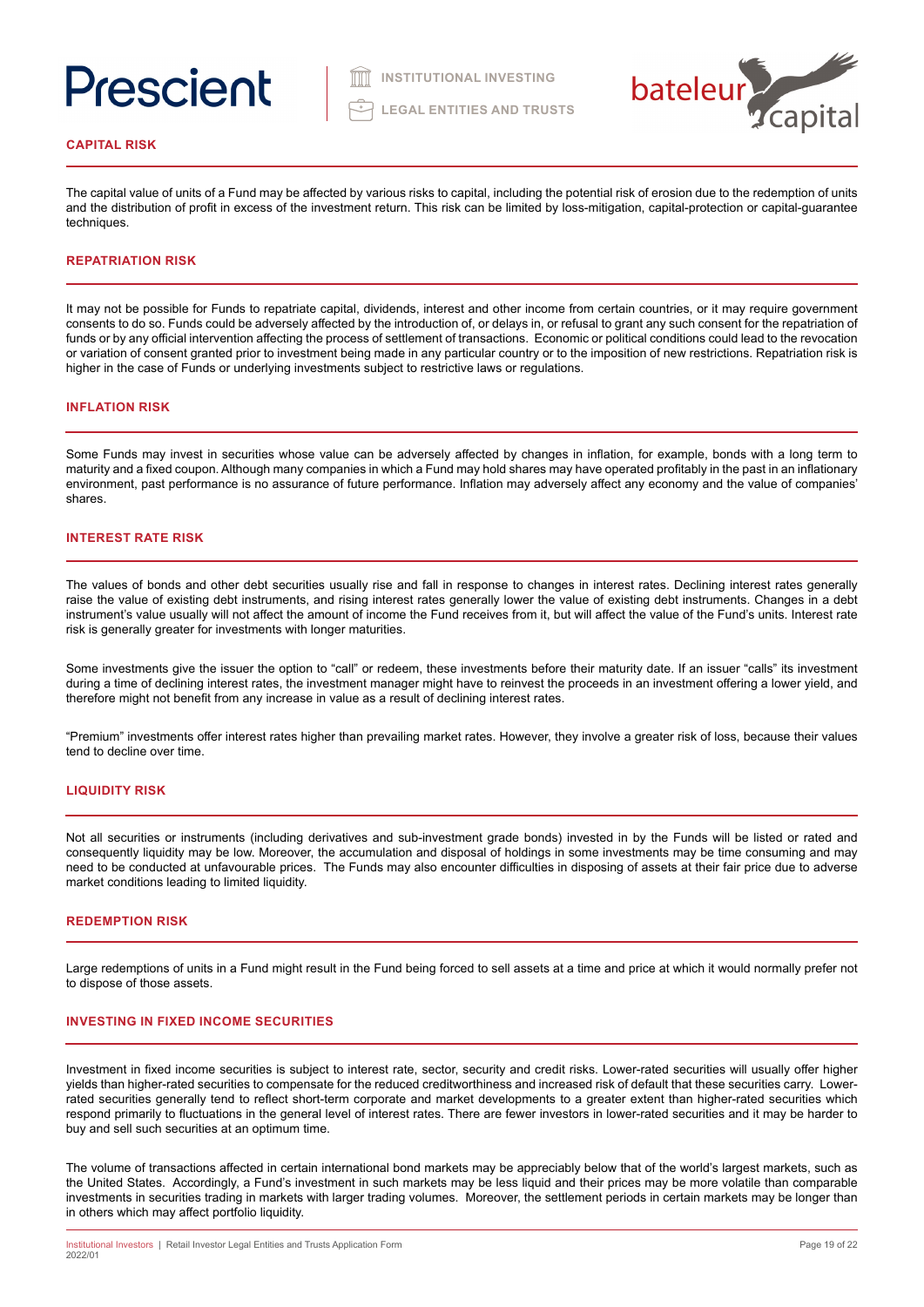

# **CURRENCY RISK**

Assets of a Fund may be denominated in a currency other than the base currency of the Fund and changes in the exchange rate between the base currency and the currency of the asset may lead to a depreciation of the value of the Fund's assets as expressed in the base currency. It may not be possible or practical to hedge against such exchange rate risk. The Fund's investment manager may, but is not obliged to, mitigate this risk by using financial instruments.

Funds may from time to time enter into currency exchange transactions either on a spot basis or by buying currency exchange forward contracts. Funds will not enter into forward contracts for speculative purposes. Neither spot transactions nor forward currency exchange contracts eliminate fluctuations in the prices of a Fund's securities or in foreign exchange rates, or prevent loss if the prices of these securities should decline.

A Fund may enter into currency exchange transactions and/or use techniques and instruments to seek to protect against fluctuation in the relative value of its portfolio positions as a result of changes in currency exchange rates or interest rates between the trade and settlement dates of specific securities transactions or anticipated securities transactions. Although these transactions are intended to minimise the risk of loss due to a decline in the value of hedged currency, they also limit any potential gain that might be realised should the value of the hedged currency increase. The precise matching of the relevant contract amounts and the value of the securities involved will not generally be possible because the future value of such securities will change as a consequence of market movements in the value of such securities between the date when the relevant contract is entered into and the date when it matures. The successful execution of a hedging strategy which matches exactly the profile of the investments of any Fund cannot be assured. It may not be possible to hedge against generally anticipated exchange or interest rate fluctuations at a price sufficient to protect the assets from the anticipated decline in value of the portfolio positions as a result of such fluctuations.

Performance of a Fund may be strongly influenced by movements in foreign exchange rates because currency performance positions held by the Fund may not correspond to the securities position held.

# **DERIVATIVES AND TECHNIQUES AND INSTRUMENTS RISK**

#### **General**

The prices of derivative instruments, including futures and options prices, are highly volatile. Price movements of forward contracts, futures contracts and other derivative contracts are influenced by, among other things, interest rates, changing supply and demand relationships, trade, fiscal, monetary and exchange control programmes and policies of governments, and national and international political and economic events, changes in local laws and policies. In addition, governments from time to time intervene, directly and by regulation, in certain markets, particularly markets in currencies and interest rate related futures and options. Such intervention often is intended directly to influence prices and may, together with other factors, cause all of such markets to move rapidly in the same direction because of, among other things, interest rate fluctuations. The use of techniques and instruments also involves certain special risks, including (1) dependence on the ability to predict movements in the prices of securities being hedged and movements in interest rates, (2) imperfect correlation between the hedging instruments and the securities or market sectors being hedged, (3) the fact that skills needed to use these instruments are different from those needed to select the Fund's securities and (4) the possible absence of a liquid market for any particular instrument at any particular time, and (5) possible impediments to effective portfolio management or the ability to meet redemption.

### **Credit Risk**

There can be no assurance that issuers of the securities or other instruments in which a Fund invests will not be subject to credit difficulties leading to the loss of some or all of the sums invested in such securities or instruments or payments due on such securities or instruments. Funds will also be exposed to a credit risk in relation to the counterparties with whom they transact or place margin or collateral in respect of transactions in financial derivative instruments and may bear the risk of counterparty default.

### **Correlation Risk**

The prices of financial derivative instruments may be imperfectly correlated to the prices of the underlying securities, for example, because of transaction costs and interest rate movements. The prices of exchange traded financial derivative instruments may also be subject to changes in price due to supply and demand factors.

### **Legal Risk**

The use of OTC derivatives, such as forward contracts and swap agreements will expose the Fund to the risk that the legal documentation of the contract may not accurately reflect the intention of the parties.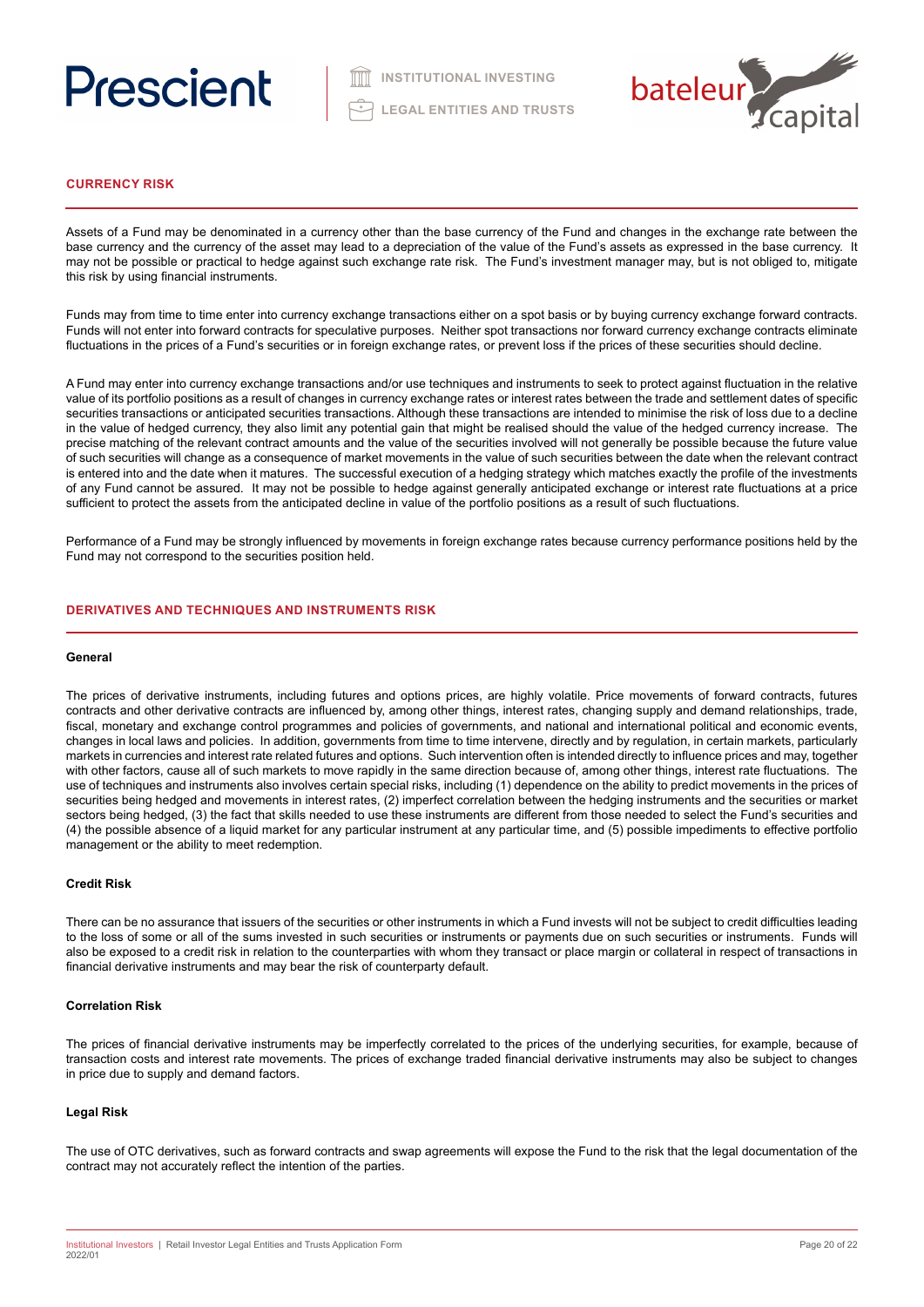

### **Liquidity of Futures Contracts**

Futures positions may be illiquid because certain commodity exchanges limit fluctuations in certain futures contract prices during a single day by regulations referred to as "daily price fluctuation limits" or "daily limits". Under such daily limits, during a single trading day no trades may be executed at prices beyond the daily limits. Once the price of a contract for a particular future has increased or decreased by an amount equal to the daily limit, positions in the future can neither be taken nor liquidated unless traders are willing to effect trades at or within the limit. This could prevent a Fund from liquidating unfavourable positions.

# **Forward Trading**

Forward contracts and options thereon, unlike futures contracts, are not traded on exchanges and are not standardised; rather, banks and dealers act as principals in these markets, negotiating each transaction on an individual basis. Forward and "cash" trading is substantially unregulated; there is no limitation on daily price movements and speculative position limits are not applicable. The principals who deal in the forward markets are not required to continue to make markets in the currencies or commodities they trade and these markets can experience periods of illiquidity, sometimes of significant duration. Market illiquidity or disruption could result in major losses to a Fund.

### **Foreign Exchange Transactions**

Where a Fund utilises derivatives which alter the currency exposure characteristics of transferable securities held by the Fund the performance of the Fund may be strongly influenced by movements in foreign exchange rates because currency positions held by the Fund may not correspond with the securities positions held.

#### **OTC Markets Risk**

Unlisted derivative instruments i.e. OTC derivative instruments will be limited to unlisted forward currency, interest rate or exchange rate swap transactions and will only be permitted for the purposes of efficient portfolio management. Where any Fund acquires securities on OTC markets, there is no guarantee that the Fund will be able to realise the fair value of such securities due to their tendency to have limited liquidity and comparatively high price volatility.

### **Counterparty Risk**

Each Fund will have credit exposure to counterparties by virtue of positions in swaps, repurchase transactions, forward exchange rate and other financial or derivative contracts held by the Fund. To the extent that a counterparty defaults on its obligation and the Fund is delayed or prevented from exercising its rights with respect to the investments in its portfolio, it may experience a decline in the value of its position, lose income and incur costs associated with asserting its rights.

The Funds will also be exposed to a credit risk on parties with whom it trades securities, and may also bear the risk of settlement default, in particular in relation to debt securities such as bonds, notes and similar debt obligations or instruments.

### **Absence of Regulation; Counterparty Default**

In general, there is less government regulation and supervision of transactions in the OTC markets (in which currencies, spot and option contracts, certain options on currencies and swaps are generally traded) than of transactions entered into on recognised exchanges. In addition, many of the protections afforded to participants on some recognised exchanges, such as the performance guarantee of an exchange clearing house, might not be available in connection with OTC transactions. OTC options are not regulated. OTC options are non-exchange traded option agreements, which are specifically tailored to the needs of an individual investor. These options enable the user to structure precisely the date, market level and amount of a given position. The counterparty for these agreements will be the specific firm involved in the transaction rather than a recognised exchange and accordingly the bankruptcy or default of a counterparty with which the Fund trades OTC options could result in substantial losses to the Fund. In addition, a counterparty may not settle a transaction in accordance with its terms and conditions because the contract is not legally enforceable or because it does not accurately reflect the intention of the parties or because of a dispute over the terms of the contract (whether or not bona fide) or because of a credit or liquidity problem, thus causing the Fund to suffer a loss. To the extent that a counterparty defaults on its obligation and the Fund is delayed or prevented from exercising its rights with respect to the investments in its portfolio, it may experience a decline in the value of its position, lose income and incur costs associated with asserting its rights. Counterparty exposure will be in accordance with the Fund's investment restrictions. Regardless of the measures the Fund may implement to reduce counterparty credit risk, however, there can be no assurance that a counterparty will not default or that the Fund will not sustain losses on the transactions as a result.

### **Necessity for Counterparty Trading Relationships**

Participants in the OTC currency market typically enter into transactions only with those counterparties which they believe to be sufficiently creditworthy, unless the counterparty provides margin, collateral, letters of credit or other credit enhancements. While the investment manager believes that it will be able to establish the necessary counterparty business relationships to permit a Fund to effect transactions in the OTC currency market and other counterparty markets, including the swaps market, there can be no assurance that it will be able to do so. An inability to